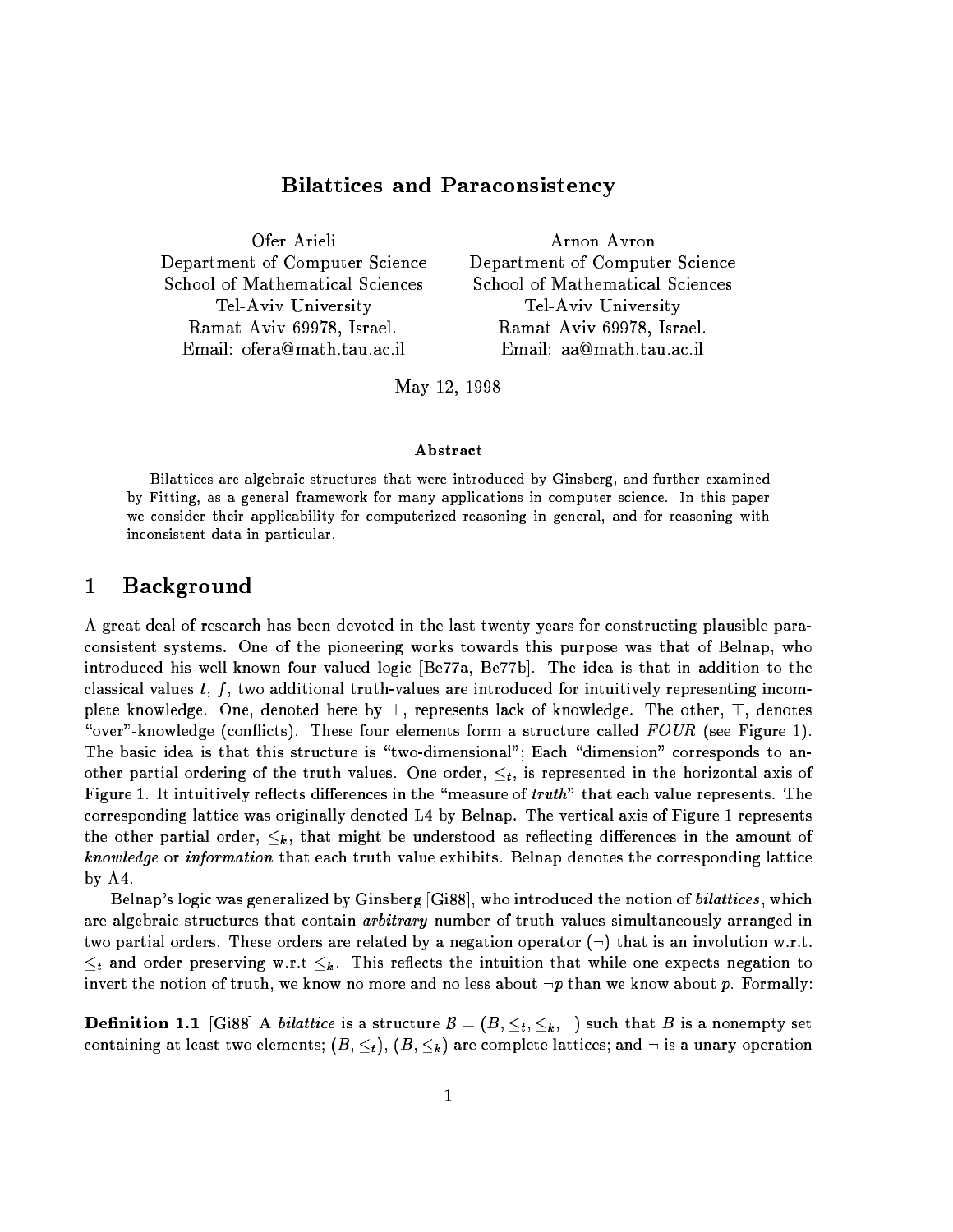

Figure 1: FOUR

on B that has the following properties: (1) if  $a \leq_t b$ , then  $\neg a \geq_t \neg b$ , (2) if  $a \leq_k b$ , then  $\neg a \leq_k \neg b$ ,  $(3) \neg \neg a = a$ .

Following Fitting, we shall use  $\wedge$  and  $\vee$  for the lattice operations which correspond to  $\leq_t$ , and , we are those that corresponds to k . Also, f and the least  $\alpha$  is the least and the greatest and the greatest element w.r.t.  $\leq_t$ , while  $\perp$  and  $\top$  - the least and the greatest element w.r.t.  $\leq_k$ . It is easy to see that  $t, f, \top$ , and  $\bot$  are all distinct from each other.

**Definition 1.2** A bilattice is called *distributive* [Gi88] if all the twelve possible distributive laws concerning  $\alpha$  ,  $\alpha$  , and  $\omega$  interlaced interlaced interlaced  $\beta$  is each order  $\alpha$  is  $\alpha$  is and  $\alpha$ monotonic with respect to both  $\leq_t$  and  $\leq_k$ .

Proposition 1.3 [Fi90b] Every distributive bilattice is interlaced.

**Proposition 1.4** [Fi91] If B is interlaced, then  $t \oplus f = \top$ ,  $t \otimes f = \bot$ ,  $\top \vee \bot = t$ , and  $\top \wedge \bot = f$ .

The next definition describes a general method for constructing distributive and interlaced bilattices:

**Definition 1.5** [Gi88] Let  $(L, \leq_L)$  be a complete lattice. The structure  $L \odot L = (L \times L, \leq_t, \leq_h, \neg)$  is defined as follows:

 $(y_1, y_2) \geq_t (x_1, x_2)$  iff  $y_1 \geq_L x_1$  and  $y_2 \leq_L x_2$ ,  $(y_1, y_2) \geq_k (x_1, x_2) \text{ iff } y_1 \geq_L x_1 \text{ and } y_2 \geq_L x_2,$  $\neg(x_1,x_2)=(x_2,x_1).$ 

**Proposition 1.6** Let  $L \odot L$  be the structure defined in 1.5.

- a) [Gi88] If L is distributive then so is  $L \odot L$ .
- b) [Fi90a] Every distributive bilattice is isomorphic to  $L \odot L$  for some distributive lattice L.
- c) [Fi90a]  $L \odot L$  is always an interlaced bilattice.
- d) [Av96] Every interlaced bilattice is isomorphic to  $L \odot L$  for some bounded lattice L.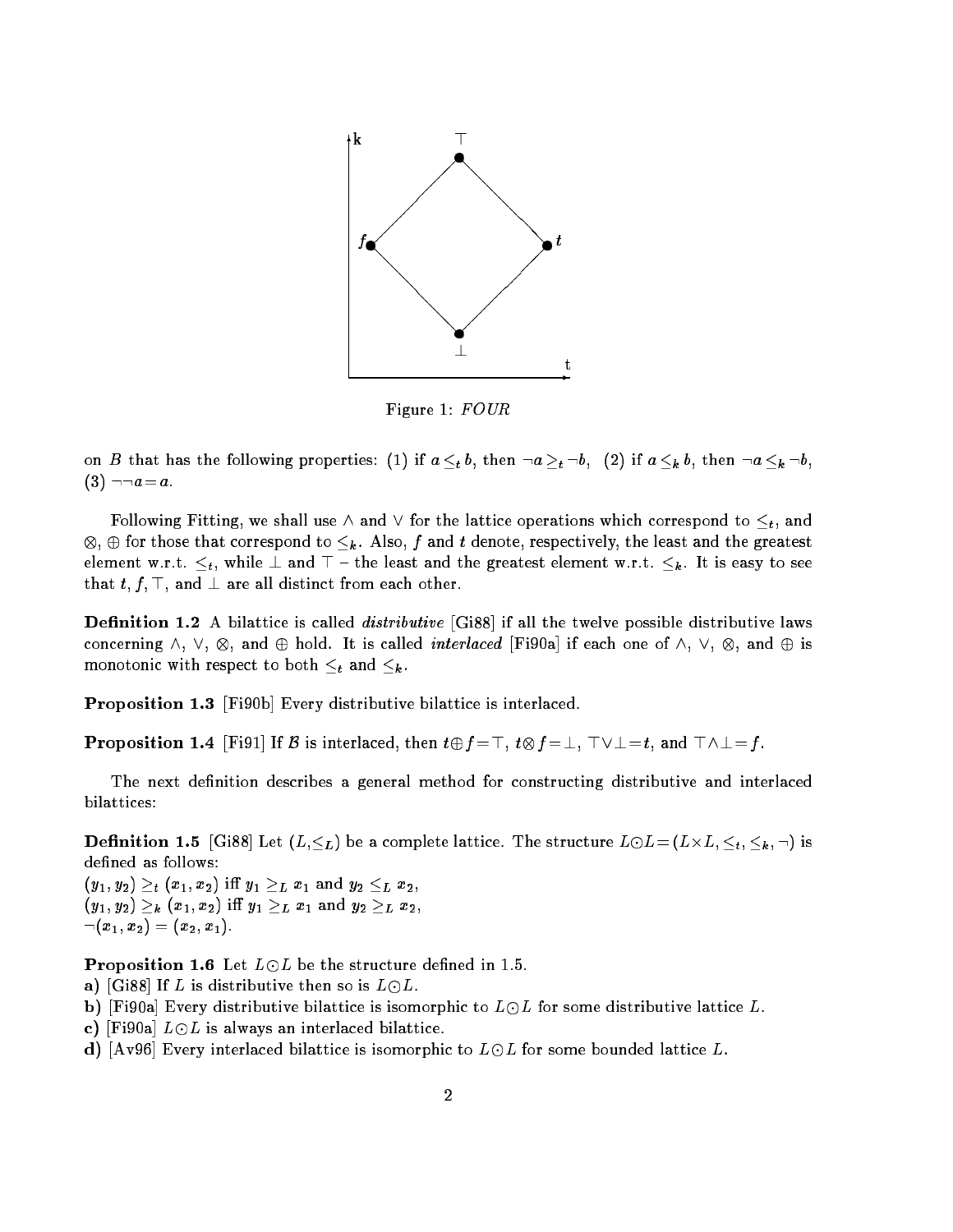A truth value  $(x, y) \in L \odot L$  may intuitively be understood so that x represents the amount of evidence for an assertion, while  $y$  represents the amount of evidence *against* it. It is easily verified that  $\bot_{L\odot L} = (\inf(L), \inf(L));$   $\top_{L\odot L} = (\sup(L), \sup(L));$   $t_{L\odot L} = (\sup(L), \inf(L));$  and  $f_{L\odot L}$  = (inf(L), sup(L)).

The original motivation of Ginsberg for using bilattices was to provide a uniform approach for a diversity of applications in AI (see [Gi88]). Fitting has further investigated these structures [Fi90a, Fi94] and showed that they are useful for providing semantic to logic programs [Fi90a, Fi91, Fi93].

In [AA94, AA96] we presented a preliminary development of bilattice-based logics and corresponding proof systems. These logics turned out to have a proof theory with many desirable properties. In particular they may be used for non-monotonic reasoning and for making efficient inferences from inconsistent data. In the present paper we proceed with this logical approach. We consider bilattice-valued logics that are *preferential* in the sense of Shoham [Sh87, Sh88], i.e.: they are based on the idea that inferences should be taken not according to all models of a given theory, but only w.r.t. a subset of them, determined according to certain preference criteria. Roughly speaking, we use two guidelines for making preferences among models: (a) Prefer models that assume as much consistency as possible, and: (b) Prefer models that assume a minimal amount of knowledge (minimal commitment).

The existence of elements like  $\top$  and  $\bot$  as well as the idea of ordering data according to degrees of knowledge suggest that bilattices are particularly suitable for being a good semantical tool for constructing paraconsistent logics and for reasoning with uncertainty.

### 2Logical bilattices

In order to define bilattice-based consequence relations, we first consider the subset of the *designated* truth values of a bilattice. This set is used for defining validity of formulae.

**Definition 2.1** [AA94, AA96]

- a) A bifilter of a bilattice  $\mathcal{B} = (B, \leq_t, \leq_k)$  is a nonempty proper subset  $\mathcal{F} \subset B$ , such that:
- b) A bifilter  $F$  is called prime, if it also satisfies: (i)  $a \vee b \in \mathcal{F}$  iff  $a \in \mathcal{F}$  or  $b \in \mathcal{F}$  (ii)  $a \oplus b \in \mathcal{F}$  iff  $a \in \mathcal{F}$  or  $b \in \mathcal{F}$

(iii) and b2F iii) ab2F indicates ab2F indicates ab2F indicates ab2F indicates ab2F indicates ab2F indicates ab

Note: Obviously, if  $a \in \mathcal{F}$  and  $b >_t a$  or  $b >_k a$ , then  $b \in \mathcal{F}$ . It immediately follows that  $t, \top \in \mathcal{F}$ while  $f, \perp \notin \mathcal{F}$ .

**Example 2.2** Ginsberg's DEFAULT (Figure 2, right) and Belnap's FOUR are bilattices that contain exactly one bifilter,  $\{\top, t\}$ , which is prime in both. NINE (Figure 2, left), on the other hand, contains two bifilters:  $\{b \mid b \geq_k t\}$ , as well as  $\{b \mid b \geq_k dt\}$ ; both are prime.

The following propositions generalize the cases of  $FOUR$  and  $NINE$ :

**Proposition 2.3** Let  $B = (B, \leq_t, \leq_k)$  be an interlaced bilattice.

- a) A subset F of B is a (prime) bifilter iff it is a (prime) filter relative to  $\leq_t$ , and  $\top \in \mathcal{F}$ .
- b) A subset F of B is a (prime) bifilter iff it is a (prime) filter relative to  $\leq_k$ , and  $t \in \mathcal{F}$ .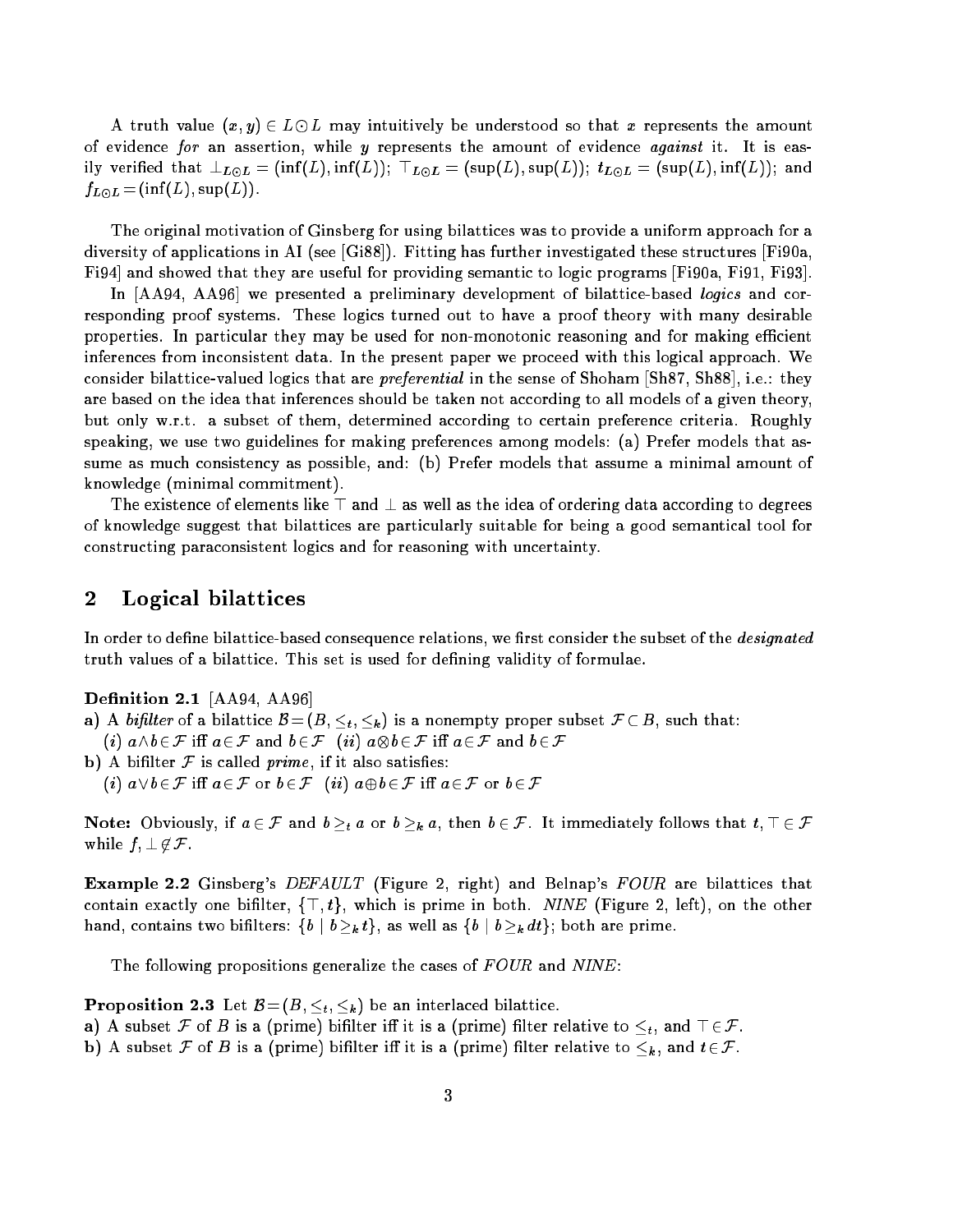

Figure 2: NINE and DEFAULT

## **Proof:** Assume that  $\beta$  is interlaced.

a) The condition is obviously necessary. For the converse it suffices to show that: (i) if  $a \in \mathcal{F}$  and be 2 F then above 2 F, (ii) if a 2 F and b k  $h$  a then b 2 F, and (iii) if F is present for the to the top then  $a \oplus b \in \mathcal{F}$  iff either  $a \in \mathcal{F}$  or  $b \in \mathcal{F}$ . Now, (i) and (iii) follow, respectively, from the facts that interlaced bilattices about a b and a set about a set about a set about a content of the set about  $\mathbf{h}$  is equivalent as equivalent as  $\mathbf{h}$  is equivalent as equivalent as  $\mathbf{h}$  is equivalent as  $\mathbf{h}$  is equi to  $a \leq_k b \leq_k \top$ . Since B is interlaced, it follows that  $a \wedge (a \wedge \top) \leq_k b \wedge (a \wedge \top) \leq_k \top \wedge (a \wedge \top)$ . Thus  $a\wedge\top\leq_k b\wedge(a\wedge\top)\leq_k a\wedge\top$ , and so  $b\wedge(a\wedge\top)=a\wedge\top$ . Hence  $b\geq_t a\wedge\top$ . Since  $a\in\mathcal{F}$ ,  $\top\in\mathcal{F}$  and  $\mathcal F$  is a filter w.r.t.  $\leq_t$ , necessarily  $b \in \mathcal{F}$  as well.

b) The proof is dual to that of part (a).  $\Box$ 

Notation 2.4  $\mathcal{F}_k(a) = \{b \mid b >_k a\}, \mathcal{F}_t(a) = \{b \mid b >_t a\}.$ 

**Proposition 2.5** Let  $\mathcal{B} = (B, \leq_t, \leq_k)$  be an interlaced bilattice.

a)  $\mathcal{F}_k(a)$  is a bifilter of B if  $\perp \neq a \leq_k t$ , iff  $a >_t \perp$ . Moreover, in this case  $\mathcal{F}_k(a) = \mathcal{F}_t(a \wedge \top)$ .

**b**)  $\mathcal{F}_t(a)$  is a bifilter of  $\mathcal B$  if  $f\neq a\leq_t \top$ , iff  $a>_k f$ . Moreover, in this case  $\mathcal F_t(a)=\mathcal F_k (a\otimes t)$ .

### Proof:

a) If  $a \neq \bot$  then the set  $\{b \mid b \geq_k a\}$  is obviously a filter relative to  $\leq_k$ . By Proposition 2.3(b) it follows, therefore, that it is a bifilter if  $\perp \neq a \leq_k t$ . In other words,  $a \neq \perp$  and  $\perp \leq_k a \leq_k t$ . Since B is interlaced this means that  $a \neq \perp$  and  $\perp \wedge \perp \leq_k a \wedge \perp \leq_k t \wedge \perp = \perp$ , and so  $a \neq \perp$  and  $a \wedge \perp = \perp$ . It follows that  $a \neq \perp$  and  $a \geq_t \perp$ , and so  $a >_t \perp$ . For the other part of the proposition, recall that in the proof of Proposition 2.3(a) it is shown that if  $b\geq_k a$  then  $b\geq_t a\wedge\top$ . Thus  $\mathcal{F}_k (a)\subseteq \mathcal{F}_t(a\wedge\top)$ . On the other hand, if  $a >_t \perp$  then  $a \vee \perp \geq_t \perp \vee \perp = t$  (Proposition 1.4), and so  $a \vee \perp = t$ . It follows that if b then are also and so and so and so and so and so and so and so according to a k  $\mu$  in the so and so and so a as and so and so and so and so and so and so and so and so and so and so and so a which means that  $a\leq_k b$ . Thus,  $\mathcal{F}_t(a\wedge\top)\subseteq\mathcal{F}_k(a)$  and so  $\mathcal{F}_t(a\wedge\top)=\mathcal{F}_k(a)$ . b) The proof is dual to that of part (a).  $\Box$ 

**Proposition 2.6** Let  $\mathcal{B} = (B, \leq_t, \leq_k)$  be an interlaced bilattice. If  $\mathcal F$  is a bifilter in  $\mathcal B$ , then inf the first term in the first term in the case in the case in the case in the infinite F and infinite F and i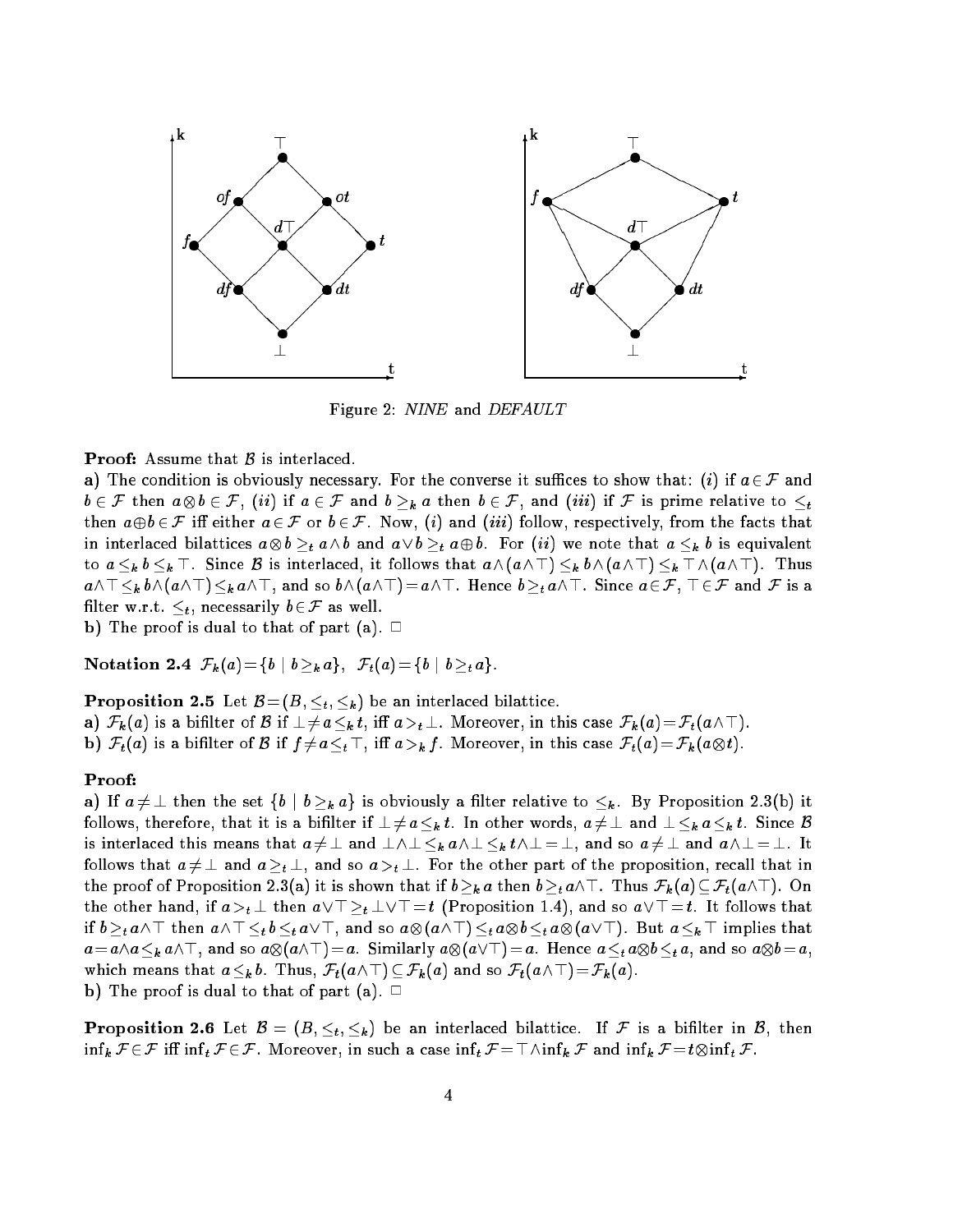

Figure 3:  $FIVE$ 

**Proof:** Follows from Proposition 2.5.  $\Box$ 

**Definition 2.7** [AA94, AA96] A logical bilattice is a pair  $(\mathcal{B}, \mathcal{F})$ , in which  $\mathcal{B}$  is a bilattice and  $\mathcal{F}$ is a prime bifilter of  $\beta$ .

Logical bilattices will be our primary semantical tool for defining paraconsistent logics. Not every bilattice can be turned into a logical one.  $FIVE$  (Figure 3), for instance, has only one filter  $\mathcal{F} = \{\top, t\}$ , which is not prime:  $d\top \lor \bot = t \in \mathcal{F}$ , while  $d\top \not\in \mathcal{F}$ ,  $\bot \not\in \mathcal{F}$ . However, as Propositions 2.8 and 2.10 below show, logical bilattices are very common, and easily constructed:

**Proposition 2.8** Let  $L \odot L$  be a bilattice as described in Definition 1.5.

a)  ${\mathcal F}$  is a bifilter in  $L\ominus L$  iff  ${\mathcal F}\!=\!{\mathcal F}_L\!\times\!L,$  where  ${\mathcal F}_L$  is a filter in  $L.$ 

**b**)  ${\cal F}$  is a prime bifilter in  $L\odot L$  iff  ${\cal F}\!=\!{\cal F}_L\!\times\!L,$  where  ${\cal F}_L$  is a prime filter in  $L.$ 

## Proof:

 ${\bf a})$   $(\Leftarrow)$  Let  $\mathcal F_L$  be a filter in  $L$  and let  $\mathcal F{ = } \mathcal F_L \times L.$  Since  $\inf(L) \not\in \mathcal F_L$  and  $\sup(L) \in \mathcal F_L,$  so for every  $x\in L$  (inf(L), x)  $\notin \mathcal{F}$  and  $(\sup(L), x) \in \mathcal{F}$ . Thus  $\mathcal{F}$  is a nonempty proper subset of  $L\odot L$ . Now,  $(x_1,x_2) \wedge (y_1,y_2) \in \mathcal{F}$ , iff  $(x_1 \wedge_L y_1, x_2 \vee_L y_2) \in \mathcal{F}$ , iff  $x_1 \wedge_L y_1 \in \mathcal{F}_L$ , iff  $x_1 \in \mathcal{F}_L$  and  $y_1 \in \mathcal{F}_L$ , iff  $\{x_1\},\, x_2\}$  , we can always a finite proof in the case of  $\cup$  is a binary from  $\cup$  is a binary form  $L\odot L$  .

()) Let <sup>F</sup> be a bilter in LL. Denote: FL =fx j 9y (x; y)2F g. We shall show that <sup>F</sup> =FL-L. Obviously, F FL-L. For the converse, let (x; l)2 FL -L. Then there is a y <sup>2</sup> L s.t. (x; y) 2 F. Now,  $(x, l \vee_L y) \geq_k (x, y) \in \mathcal{F}$ , and so  $(x, l \vee_L y) \in \mathcal{F}$ . On the other hand,  $(x, l) \geq_t (x, l \vee_L y) \in \mathcal{F}$ , and so (x; l) 2F. It follows, therefore, that FL-LF. Hence <sup>F</sup> =FL-L.

b) Suppose first that  $\mathcal{F}_L$  is a prime filter in L. Then:  $(x_1, x_2) \vee (y_1, y_2) \in \mathcal{F}$ , iff  $(x_1 \vee_L y_1, x_2 \wedge_L y_2) \in \mathcal{F}$ , iff  $x_1 \vee_L y_1 \in \mathcal{F}_L$ , iff  $x_1 \in \mathcal{F}_L$  or  $y_1 \in \mathcal{F}_L$ , iff  $(x_1, x_2) \in \mathcal{F}$  or  $(y_1, y_2) \in \mathcal{F}$ . The proof in the case of  $\oplus$  is similar. For the converse, assume that F is a prime bilter in Lemma bin L  $\sim$  $\mathcal{F}_L$  is a filter in L. We show that  $\mathcal{F}_L$  is prime: Assume that  $x \vee_L y \in \mathcal{F}_L$  and let z be some element in L. Then  $(x \vee_L y, z) \in \mathcal{F} \Rightarrow (x, z) \vee (y, z) \in \mathcal{F} \Rightarrow (x, z) \in \mathcal{F}$  or  $(y, z) \in \mathcal{F} \Rightarrow x \in \mathcal{F}_L$  or  $y \in \mathcal{F}_L$ .  $\Box$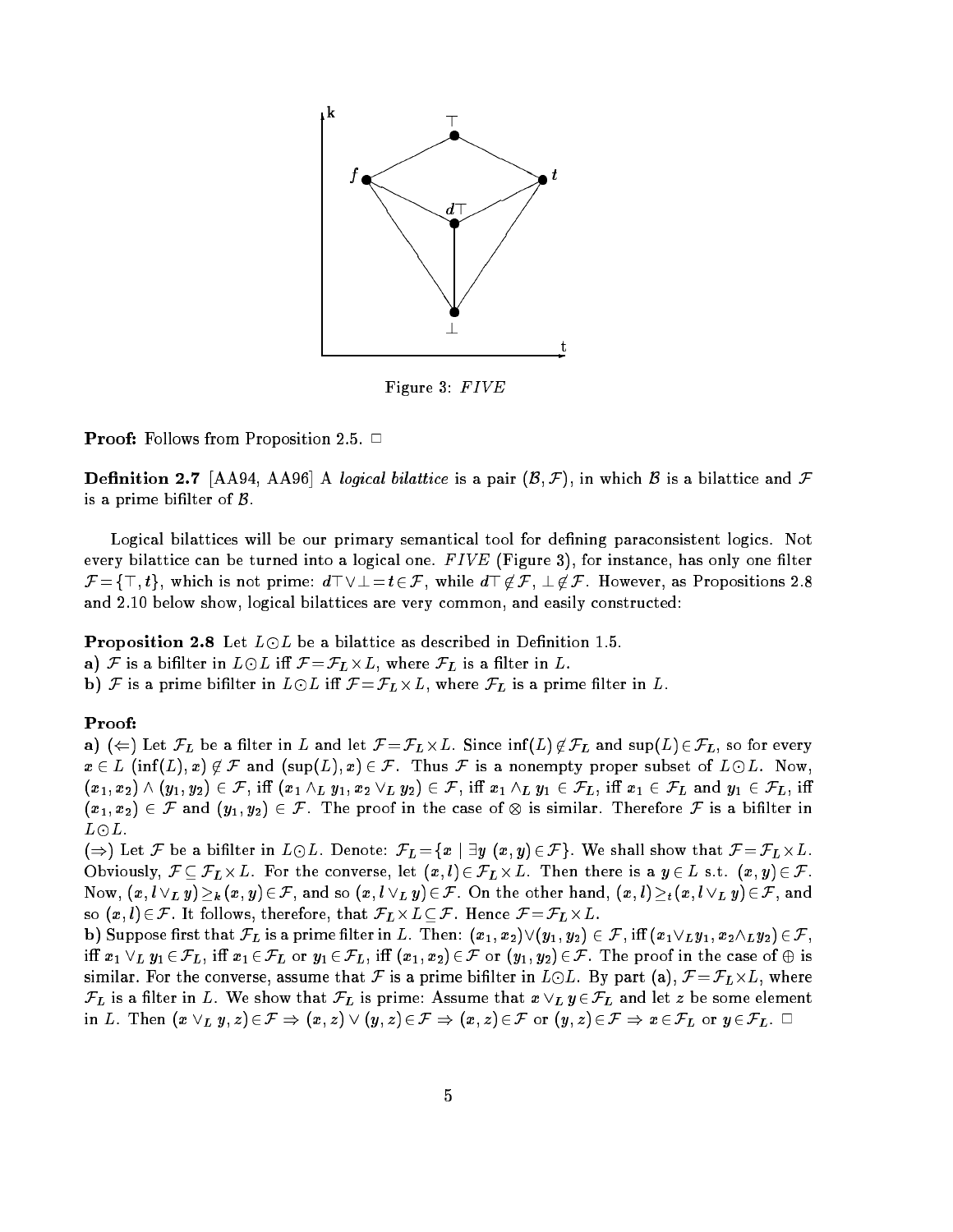## Corollary 2.9

a) Let  $x_0 \in L$ ,  $x_0 \neq \inf(L)$ . Denote:  $\mathcal{F}(x_0) = \{(y_1, y_2) \mid y_1 \geq_L x_0, y_2 \in L\}$ , and  $\mathcal{F}_L(x_0) = \{y \in L \mid y \geq_L L\}$  $x_0$ . Then  $(L\odot L, \mathcal{F}(x_0))$  is a logical bilattice iff  $\mathcal{F}_L(x_0)$  is prime.

b)  $(L \odot L, \mathcal{F}(\sup(L)))$  is a logical bilattice iff sup(L) is join irreducible (i.e.: iff  $x \vee_L y = \sup(L)$ implies that  $x = \sup(L)$  or  $y = \sup(L)$ .

c) If the condition of case (b) is met, then  $\mathcal{F}(\text{sup}(L))$  is minimal among the (prime) bifilters of  $L \odot L$ .

**Proof:** Part (a) immediately follows from Propositions 2.5(a) and 2.8(b), since  $\mathcal{F}(x_0) = \mathcal{F}_k(z)$ where  $z = (x_0, \inf(L))$ . Part (b) follows from (a), since  $\mathcal{F}_L(\sup(L)) = {\sup(L)}$  is a prime filter in L iff sup(L) is join irreducible. For part (c) note that  $\mathcal{F}(\sup(L)) = \mathcal{F}_{\bm k}(t_{L\odot L})$ . The claim follows therefore from (b) and the fact that every bilattice contains the set  $\{b \in \mathcal{B} \mid b \geq_k t \cdot B\}$ .

Proposition 2.10 Every distributive bilattice can be turned into a logical bilattice.

**First proof:** Let  $\mathcal B$  be a distributive bilattice. Consider a  $\leq_t$ -filter  $\mathcal F'$  in  $B$  s.t.  $\top \in \mathcal F'$  (clearly there is such a filter, e.g.:  $\mathcal{F}_t(\top)$ . By a famous theorem of lattice theory (see [Bi67])  $\mathcal{F}_c$  can be extended to a prime  $\leq_t$ -filter F. By Proposition 2.3a, F is a prime bifilter.  $\Box$ 

Second proof: By Fitting's theorem mentioned in Proposition 1.6(b), every distributive bilattice is isomorphic to  $L \odot L$ , where L is a distributive lattice. Let  $\mathcal{F}_L$  be any prime filter of L (again, such a theorem of lattice theorem of lattice theorem of lattice theory). Then  $P$  $2.8.$ 

**Note:** Not every logical bilattice needs to be distributive or even interlaced. (DEFAULT,  $\{\top, t\}$ ) is, for example, a logical bilattice although  $DEFAULT$  is not interlaced.

### 3Bilattice-valued logics for paraconsistent reasoning

Given a logical bilattice  $(\mathcal{B}, \mathcal{F})$ , the standard notions of valuations, models, etc. are defined in the was and way. Now, and the bilattic language of bilattices (figure suppose (figure ),  $\alpha$  ,  $\alpha$  ,  $\alpha$  ,  $\alpha$  ,  $\alpha$  ,  $\alpha$  ,  $\alpha$  ,  $\alpha$  ,  $\alpha$  ,  $\alpha$  ,  $\alpha$  ,  $\alpha$  ,  $\alpha$  ,  $\alpha$  ,  $\alpha$  ,  $\alpha$  ,  $\alpha$  ,  $\alpha$  ,  $\alpha$  ,  $\alpha$ that  $\nu$  is a valuation that assigns  $\perp$  to every atomic formula. Then  $\nu(\psi)=\perp$  as well, and so there are no tautologies in the basic language of bilattices. Thus, e.g., excluded middle is not a valid rule, and this implies that the definition of the material implication  $p \mapsto q$  as  $\neg p \vee q$  is not adequate for representing entailments. We use therefore instead another connective, denoted  $\supset$  ([AA96]), which does function as an implication (see Proposition 3.2 below). It is defined as follows:  $a \supset b = t$  if a is not designated, otherwise:  $a \supset b = b$ .

In the rest of this section we briefly consider several families of plausible logics, the semantics of which is based on logical bilattices. As we shall see, all the consequence relations involved are paraconsistent. Some of these logics may be viewed as generalizations of other well known paraconsistent logics, such as D'ottaviano  $J_3$  [Do85] (see also [Ro89, Av91] and chapter IX of [Ep90]), Belnap's four-valued logic [Be77a, Be77b], and Priest's LPm [Pr89, Pr91].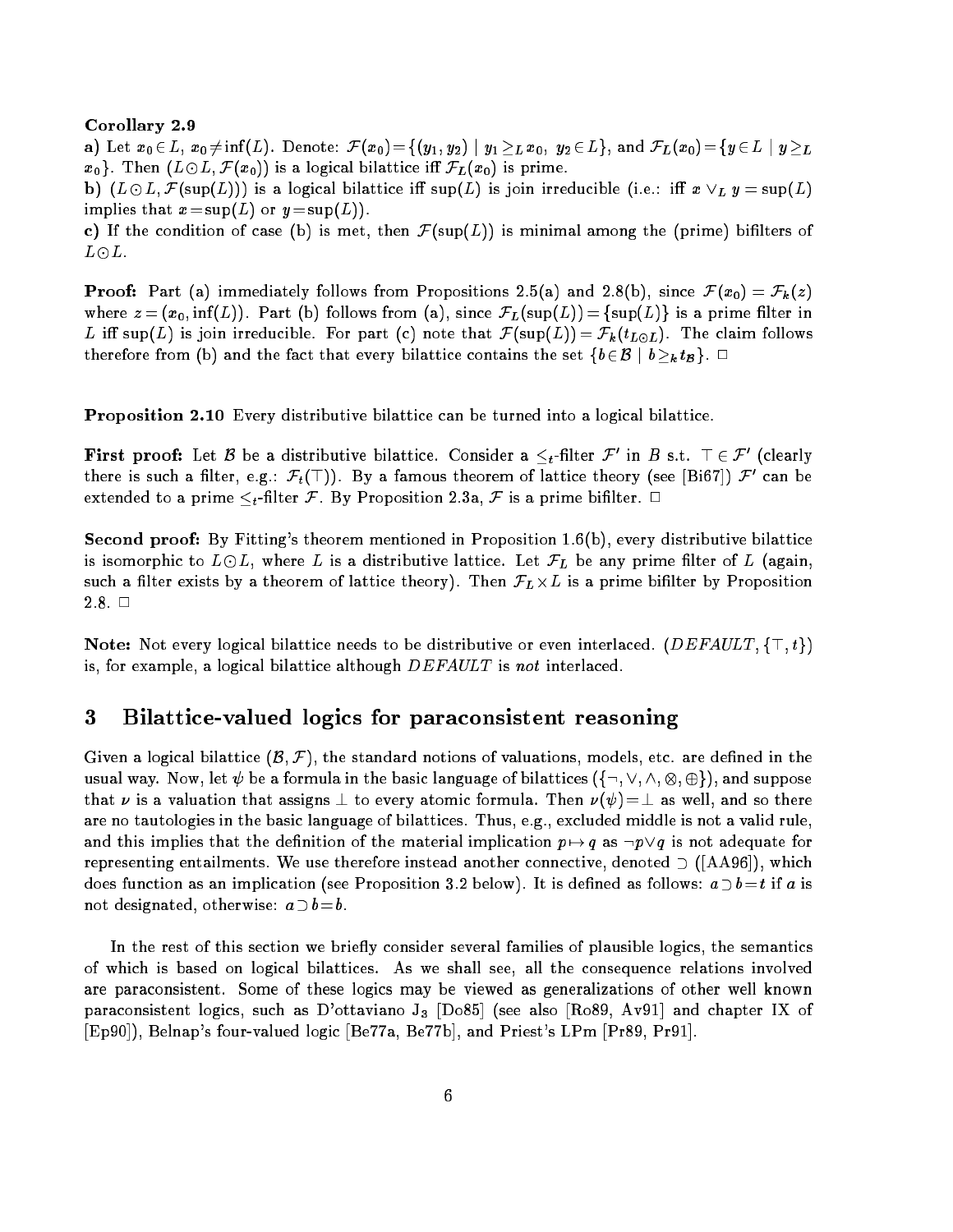#### 3.1The basic consequence relation

We start with the simplest consequence relation which naturally corresponds to logical bilattices:

**Definition 3.1** Let  $(\mathcal{B}, \mathcal{F})$  be a logical bilattice and suppose that  $\Gamma$  and  $\Delta$  are two sets of formulae.  $\Gamma\models^{\mathcal{B},\mathcal{F}}\Delta$  if every model of  $\Gamma$  in  $(\mathcal{B},\mathcal{F})$  is a model of some formula of  $\Delta$ .

I he main properties of  $\equiv$   $\sim$  are summarized in the following proposition:

**Proposition 3.2**  $[\text{AA}96] \models^{5,\mathcal{F}}$  is monotonic, compact, and paraconsistent. Is has a cut free, sound and complete Gentzen-type proof system  $(GBL;$  see Figure 4), and the deduction theorem is valid for it w.r.t.  $\supset$ .

 $\models^{r_{r_{r}}}$  is therefore a consequence relation in the standard sense of Tarski and Scott. Note that the  $\{\wedge, \vee, \neg\}$ -fragment of  $\equiv^{F\vee}$  in case that  $\mathcal{B} = F$  OUR and  $\mathcal{F} = \{t, \perp\}$  is identical to the set of "first degree entailments" in relevance logic (see  $[AB75, Du86]$ ).

As the following proposition shows,  $\models^{B,\mathcal{F}}$  has a strong connection to Belnap's four-valued logic. In what follows we shall denote  $\langle FOUR\rangle = (FOUR, \{t, \top\})$ , and write "4" whenever  $\langle FOUR\rangle$  should appear as a superscript.

**Theorem 3.3** [AA96, AA97a]  $\Gamma \models^{\mathcal{B},\mathcal{F}} \Delta$  iff  $\Gamma \models^4 \Delta$ .

Despite the nice properties of  $\models^{*r}$  , it appears that it has several drawbacks. One of which is that  $\equiv$  F; is strictly weaker than classical logic, even for consistent theories (e.g.,  $\not\equiv$   $\pi$ ,  $p\vee\neg p$ ). Also, it completely invalidates some intuitively justied inference rules, like the Disjunctive Syllogism: From  $\neg p$  and  $p \vee q$  one can *never* infer q by using  $\models$ 

### 3.2The logics  $\equiv_k^{B,\mathcal{F}}$

A natural approach for reducing the set of models which are used for drawing conclusions is to consider only the  $k$ -minimal ones. The idea behind this approach is that one should not assume anything that is not really known. Keeping the amount of knowledge as minimal as possible may be taken as a kind of consistency preserving method: As long as one keeps the redundant information as minimal as possible, the tendency of getting into con
icts decreases.

**Definition 3.4** Let  $\nu_1, \nu_2$  be two four-valued valuations, and  $\Gamma$  – a set of formulae.

- a)  $\nu_1$  is k-smaller than  $\nu_2$  ( $\nu_1 <_k \nu_2$ ) if for every atomic p,  $\nu_1(p) <_k \nu_2(p)$ .
- b)  $\nu$  is a k-minimal model of  $\Gamma$  if there is no model of  $\Gamma$  which is k-smaller than  $\nu$ .

 ${\bf Definition~3.5} \;\; \Gamma \models_k^{\rho, \mathcal{F}} \Delta \; \text{iff every $k$-minimal model of $\Gamma$ in $(\mathcal{B},\mathcal{F})$ is a model of some $\delta \in \Delta$}.$ 

Note: Obviously, if  $\Gamma \models^{B,\mathcal{F}} \Delta$  then  $\Gamma \models_k^{B,\mathcal{F}} \Delta$ .

**Lemma 3.6** Let B be a finite bilattice. For every model M of  $\Gamma$  there exists a k-minimal model IV OIL S.U. IV  $\leq_k M$ .

Property of this kind is called in another context  $\emph{s}$  moothness ([KLM90]), or stopperedness ([Ma94]).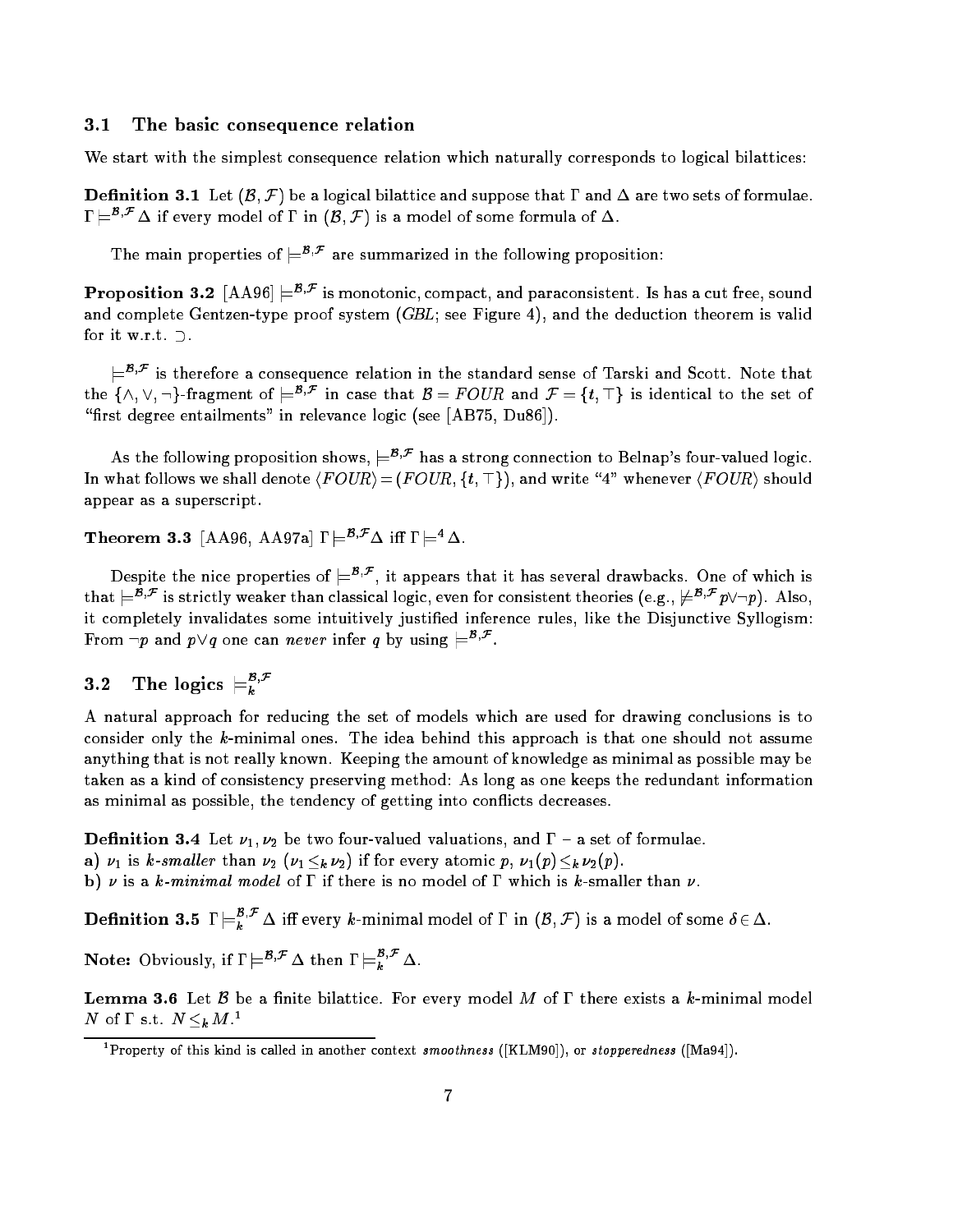### $\Gamma,\psi\Rightarrow\Delta,\psi$ Axioms:

Rules: Exchange, Contraction, and the following logical rules:

$$
\left[\begin{array}{ccccc} \left[\neg\Rightarrow\right] & \frac{\Gamma,\psi\Rightarrow\Delta}{\Gamma,\neg\psi\Rightarrow\Delta} & \frac{\Gamma\Rightarrow\Delta,\psi}{\Gamma\Rightarrow\Delta,\neg\psi} & \left[\Rightarrow\neg\right] \\\hline & \left[\wedge\Rightarrow\right] & \frac{\Gamma,\psi,\phi\Rightarrow\Delta}{\Gamma,\psi\wedge\phi\Rightarrow\Delta} & \frac{\Gamma\Rightarrow\Delta,\psi}{\Gamma\Rightarrow\Delta,\neg\psi\wedge\phi} & \left[\Rightarrow\wedge\right] \\\hline & \left[\wedge\wedge\Rightarrow\right] & \frac{\Gamma,\neg\psi\Rightarrow\Delta}{\Gamma,\neg(\psi\wedge\phi)\Rightarrow\Delta} & \frac{\Gamma\Rightarrow\Delta,\psi}{\Gamma\Rightarrow\Delta,\psi\wedge\phi} & \left[\Rightarrow\wedge\right] \\\hline & \left[\vee\Rightarrow\right] & \frac{\Gamma,\psi\Rightarrow\Delta}{\Gamma,\neg(\psi\wedge\phi)\Rightarrow\Delta} & \frac{\Gamma\Rightarrow\Delta,\neg\psi,\neg\phi}{\Gamma\Rightarrow\Delta,\neg(\psi\wedge\phi)} & \left[\Rightarrow\wedge\right] \\\hline & \left[\neg\vee\Rightarrow\right] & \frac{\Gamma,\psi,\phi\Rightarrow\Delta}{\Gamma,\neg(\psi\vee\phi)\Rightarrow\Delta} & \frac{\Gamma\Rightarrow\Delta,\neg\psi}{\Gamma\Rightarrow\Delta,\neg(\psi\vee\phi)} & \left[\Rightarrow\wedge\right] \\\hline & \left[\otimes\Rightarrow\right] & \frac{\Gamma,\psi,\phi\Rightarrow\Delta}{\Gamma,\psi\otimes\phi\Rightarrow\Delta} & \frac{\Gamma\Rightarrow\Delta,\neg\psi}{\Gamma\Rightarrow\Delta,\neg(\psi\vee\phi)} & \left[\Rightarrow\infty\right] \\\hline & \left[\oplus\Rightarrow\right] & \frac{\Gamma,\psi,\phi\Rightarrow\Delta}{\Gamma,\psi\otimes\phi\Rightarrow\Delta} & \frac{\Gamma\Rightarrow\Delta,\neg\psi}{\Gamma\Rightarrow\Delta,\neg(\psi\otimes\phi)} & \left[\Rightarrow\circ\otimes\right] \\\hline & \left[\neg\oplus\Rightarrow\right] & \frac{\Gamma,\psi\Rightarrow\Delta}{\Gamma,\psi\oplus\phi\Rightarrow\Delta} & \frac{\Gamma\Rightarrow\Delta,\neg\psi}{\Gamma\Rightarrow\Delta,\neg(\psi\otimes\phi)} & \left[\Rightarrow\neg\oplus\right] \\\hline & \left[\neg\oplus\Rightarrow\right] & \frac{\Gamma\Rightarrow\psi,\Delta}{\Gamma,\neg(\psi\oplus\phi)\Rightarrow\Delta} & \frac{\Gamma\Rightarrow\Delta,\neg\psi,\neg\phi}{\Gamma\Rightarrow\Delta,\neg(\psi\oplus\phi)} & \left[\Rightarrow\neg
$$

Figure 4: The system GBL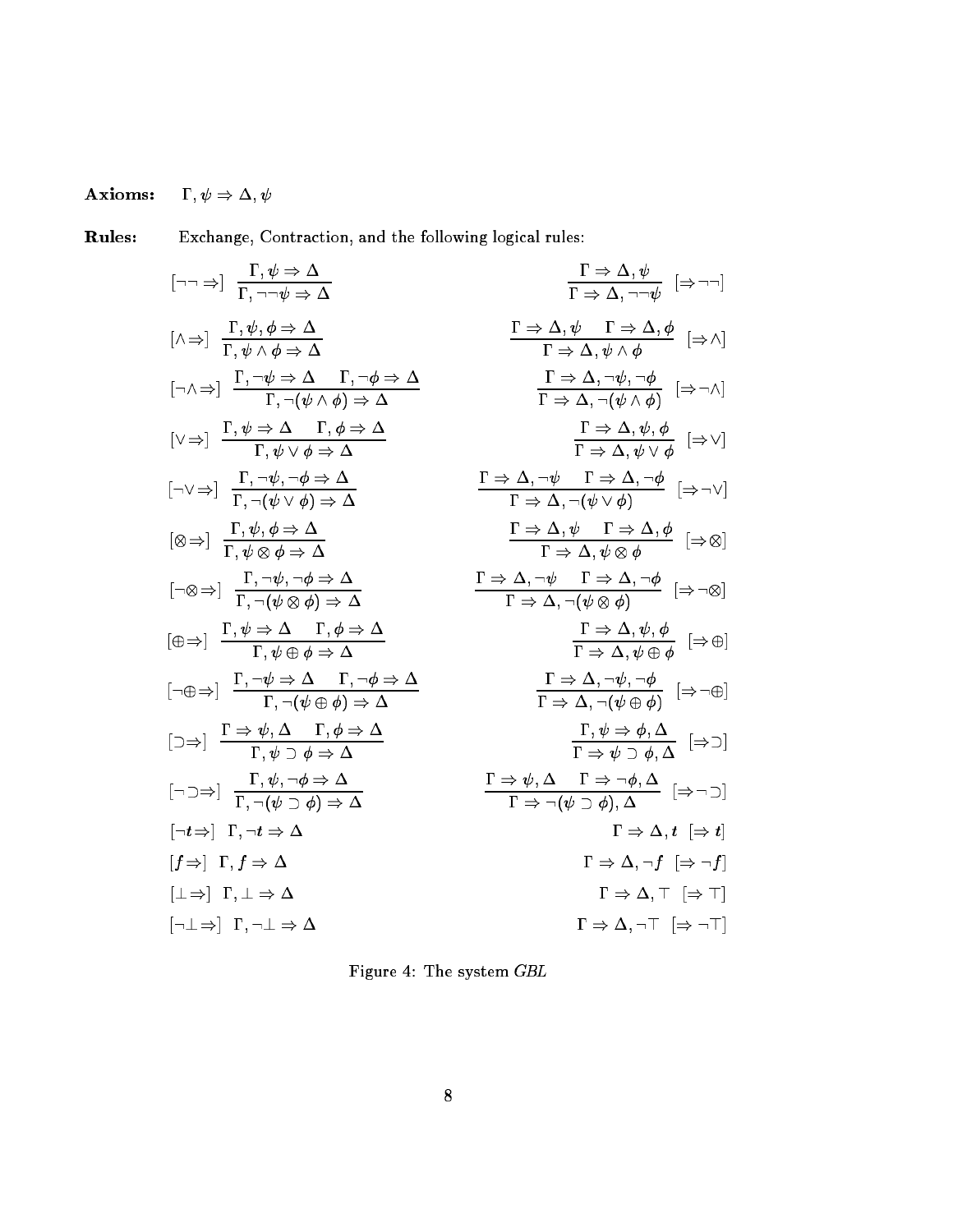**Proof:** Suppose that M is some model of  $\Gamma$ , and let  $S_M = \{M_i | M_i \text{ is a model of } \Gamma, M_i \leq_k M\}.$ Let  $C \subseteq S_M$  be a descending chain w.r.t.  $\leq_k$ . We shall show that C is bounded in  $S_M$ , so by Zorn's lemma  $S_M$  has a minimal element, which is the required k-minimal model. Let N be the the following valuation:  $N(p) = \min_{\leq k} \{ M_i(p) \mid M_i \in C \}$ . N is defined since C is a chain, and B is finite. Obviously N bounds C. It remains to show that  $N \in S_M$ . Assume that  $\psi \in \Gamma$  and let  $\mathcal{A}(\psi) = \{p_1, \ldots, p_n\}$ be the set of the atomic formulae in  $\psi$ . Then:  $N(p_1)=M_{i_1}(p_1), \ldots, N(p_n)=M_{i_n}(p_n)$ . Since C is a chain we may assume, without a loss of generality, that  $M_{i_1} \geq k \ldots \geq k M_{i_n}$ , and so N is the same as  $M_{i_n}$  on every atom in  $\mathcal{A}(\psi)$ . Since  $M_{i_n}$  is a model of  $\psi$ , so is  $N$  . This is true for every  $\psi\in\Gamma$  and so  $N \in S_M$  as required.  $\square$ 

As the following proposition shows, it is sometimes sufficient to consider only the  $k$ -minimal models of a given theory for making inferences with  $\equiv$   $\sim$  :

**Proposition 3.7** Let B be a finite interlaced bilattice, and  $\mathcal{F}$  – a prime bifilter in B. If the formulae of  $\Delta$  are in the language without  $\supset$ , then  $I \models^{E,\tau} \Delta$  iff  $I \models^{E,\tau}_k \Delta$ .

**Proof:** The "only if" direction is trivial. For the other direction, suppose that  $\Gamma \models_k^{E, F} \Delta$ , and let M be some model of  $\Gamma$ . By Lemma 3.6 there is a k-minimal model N of  $\Gamma$  s.t.  $M \geq_k N$ . Thus there is a  $\delta \in \Delta$  s.t.  $N(\delta) \in \mathcal{F}$ . Now, since  $\mathcal{B}$  is interlaced, all the operators that correspond to the connectives of  $\Delta$  are monotone w.r.t.  $\leq_k$ , and so  $M(\delta) \geq_k N(\delta)$ . But F is upwards-closed w.r.t.  $\leq_k$ , therefore  $M(\delta)\in\mathcal{F}$  as well.  $\Box$ 

Corollary 3.8 Let  $\beta$  be a finite interlaced bilattice. Then in the language without  $\supset$ , the logics  $\models''''$  and  $\models_k''$  are identical.

Proposition 3.7 shows that in many cases we can limit ourselves to k-minimal models without any loss of generality. This property allows a considerable reduction in the number of models that should be checked.

From Propositions 3.2 and 3.7 it follows that  $\models_k^r$  is paraconsistent, and is also monotonic w.r.t. conclusions without  $\supset$ . The last property is no longer true when  $\supset$  is allowed in the r.h.s. of  $\models L$ :

**Proposition 3.9**  $\models_k^{\rho,\mathcal{F}}$  is in general nonmonotonic.

**Proof:** Let  $(\mathcal{B}, \mathcal{F})$  be any logical bilattice in which  $b_t = \inf_k \{b \mid b \in \mathcal{F}\}\in \mathcal{F}.^{23}$  Denote:  $b_T =$ inf<sub>k</sub>{b | b,¬b ∈ *F*}. It is easy to verify that  $b_{\top}, \neg b_{\top} \in \mathcal{F}$ . Now,  $q \models_k^r \neg q \supset p$ , since  $M(p) =$  $\bot,$  M ( $q$ )  $=$   $b_t$  is the only k-minimal model of  $\{q\}$  in  $(\mathcal{B},\mathcal{F}).$  On the other hand,  $q$  ,  $\neg q \nvDash^{\mathbf{r}}_{\mathbf{k}}$  ,  $\neg q \supseteq p$  , since  $\mathcal{A}$  is a counter the counter of the counter model of fq; :quite  $\mathcal{A}$ 

Using the example of the last proof, one can easily see that  $q \models_k^r \neg q \supset p$  and also  $\neg q, \neg q \supset$  $p \models_k^r p$ , but  $\neg q, q \not \models_k^r p$ . It follows that  $\models_k^r$  is not a consequence relation in the usual sense, since it is not closed under (multiplicative) cut. This is not surprising, since  $\models_k^r\;$  is not monotonic,

 $\overline{\phantom{x}}$  I his is clearly the case whenever  $\overline{\phantom{x}}$  is finite.

<sup>3</sup> See also Proposition 2.6.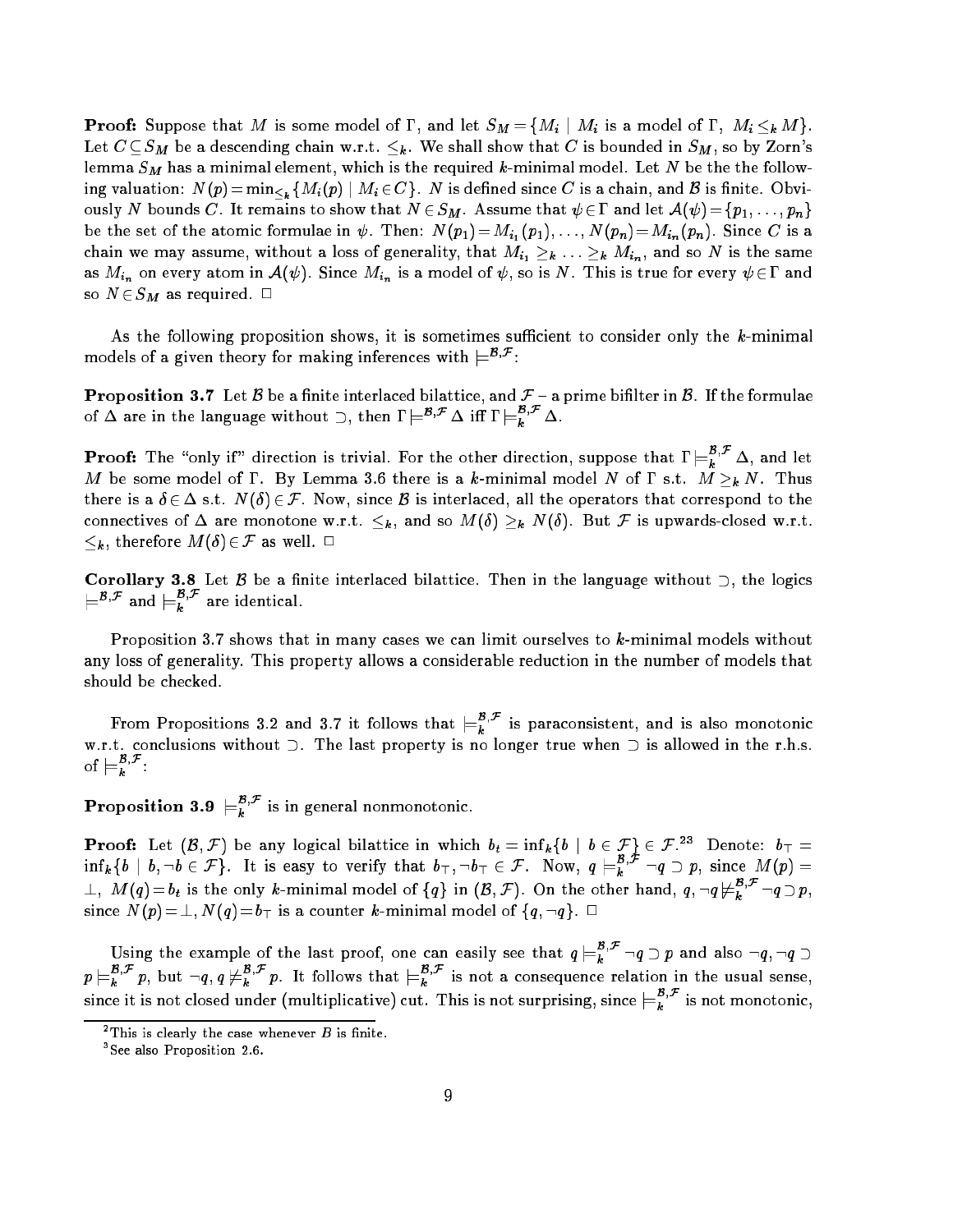and it is usual to require a nonmonotonic relation to be closed only under *cautious* cut and *cautious* monotonicity (see [Ga85, KLM90, Le92, Ma94]):

## Proposition 3.10

a)  $\models_k^{B,\mathcal{F}}$  preserves cautious cut: If  $\Gamma, \psi \models_k^{B,\mathcal{F}} \Delta$  and  $\Gamma \models_k^{B,\mathcal{F}} \psi, \Delta$ , then  $\Gamma \models_k^{B,\mathcal{F}} \Delta$ .<br>b)  $\models_k^{B,\mathcal{F}}$  preserves cautious monotonicity: If  $\Gamma \models_k^{B,\mathcal{F}} \psi$  and  $\Gamma \models_k^{B,\mathcal{F}} \Delta$ , then  $\Gamma, \psi \models_k$ 

## Proof:

a) Suppose that  $M$  is a  $k$ -minimal model of  $\Gamma,$  but  $M(\delta)\not\in\mathcal{F}$  for every  $\delta\in\Delta.$  Since  $\Gamma\models_k^{B,\mathcal{F}}\psi,\Delta,$ then  $M(\psi) \in \mathcal{F}$ , and so M is a model of  $\{\Gamma, \psi\}$ . Moreover, M must be a k-minimal model of  $\{\Gamma, \psi\}$ which is k-smaller than M. Now,  $\Gamma$ ,  $\psi \models_k^{B,\mathcal{F}} \Delta$ , thus  $M(\delta) \in \mathcal{F}$  for some  $\delta \in \Delta - \mathbf{a}$  contradiction.<br>b) Assume that  $\Gamma \models_k^{B,\mathcal{F}} \psi$ , and  $\Gamma \models_k^{B,\mathcal{F}} \Delta$ . Let M be a k-minimal model of  $\Gamma \cup \{\psi\}$ . In p

is a model of . Moreover, it must be an k-minimal model of as well, since otherwise there would be a model N of I that is strictly k-smaller than M. Since  $I \models_k^r \psi$ , this N would have been an  $k$ -minimal model  $1\cup \{\psi\}$  and therefore  $N<_{k}^{r,r}$   $M$  w.r.t.  $1\cup \{\psi\}$  — a contradiction. Therefore,  $M$ is a k-minimal model of  $\Gamma$ . Now, since  $\Gamma \models_k^{\Gamma} \Delta$ , M is a model of some  $\delta \in \Delta$ . Hence  $\Gamma, \psi \models_k^{\Gamma} \Delta$ .  $\Box$ 

### 3.3The logics  $\models^{{\bf g},{\bf F}}_{\tau}$

The motivation behind the last family of bilattice-based consequence relations that we consider here is perhaps the closest in spirit to the original idea of paraconsistent reasoning: We allow a nontrivial reasoning in the presence of inconsistency, while still trying to minimize the amount of contradictions. This approach reflects the intuition that while one has to deal with conflicts in a nontrivial way, contradictory data corresponds to inadequate information about the real world, and therefore should be minimized.

**Definition 3.11** [AA94, AA96] Let  $(\mathcal{B}, \mathcal{F})$  be a logical bilattice. A subset  $\mathcal{I}$  of  $B$  is called an inconsistency set of  $\beta$  if it has the following properties:

- a)  $b \in \mathcal{I}$  iff  $\neg b \in \mathcal{I}$ .
- **b**)  $b \in \mathcal{F} \cap \mathcal{I}$  iff  $b \in \mathcal{F}$  and  $\neg b \in \mathcal{F}$ .

Note: It is easy to see that if  $\mathcal I$  is an inconsistency set then  $t, f \notin \mathcal I$  and  $\top \in \mathcal I$ .

**Example 3.12** In  $\langle \text{FOUR} \rangle$  there are two inconsistency sets:  $\mathcal{I}_1 = \{\top\}$  and  $\mathcal{I}_2 = \{\top, \bot\}$ . The use of  $\mathcal{I}_1$  means preference of consistent values, while the use of  $\mathcal{I}_2$  means preference of classical values.

Notation 3.13  $I(\nu, \mathcal{I}) = \{p \mid p \text{ is atomic and } \nu(p) \in \mathcal{I}\}.$ 

Intuitively, *I* is a set of inconsistent values of  $(\mathcal{B}, \mathcal{F})$ , and  $I(\nu, \mathcal{I})$  corresponds to the inconsistent assignments of  $\nu$  w.r.t.  $\mathcal{I}$ .

**Definition 3.14** Let  $(\beta, \mathcal{F})$  be a logical bilattice and  $\mathcal{I}$  - an inconsistency set of B.

a)  $\nu_1$  is more consistent than  $\nu_2$  w.r.t.  $\mathcal{I}$   $(\nu_1 >_1^{\nu_\nu} \nu_2)$  if  $I(\nu_1, \mathcal{I}) \subset I(\nu_2, \mathcal{I})$ .<br>b)  $\nu$  is a most consistent model of  $\Gamma$  w.r.t.  $\mathcal{I}$   $(\mathcal{I}\text{-}\mathrm{mcm},$  for short), if there is no model o is more consistent than  $\nu$ .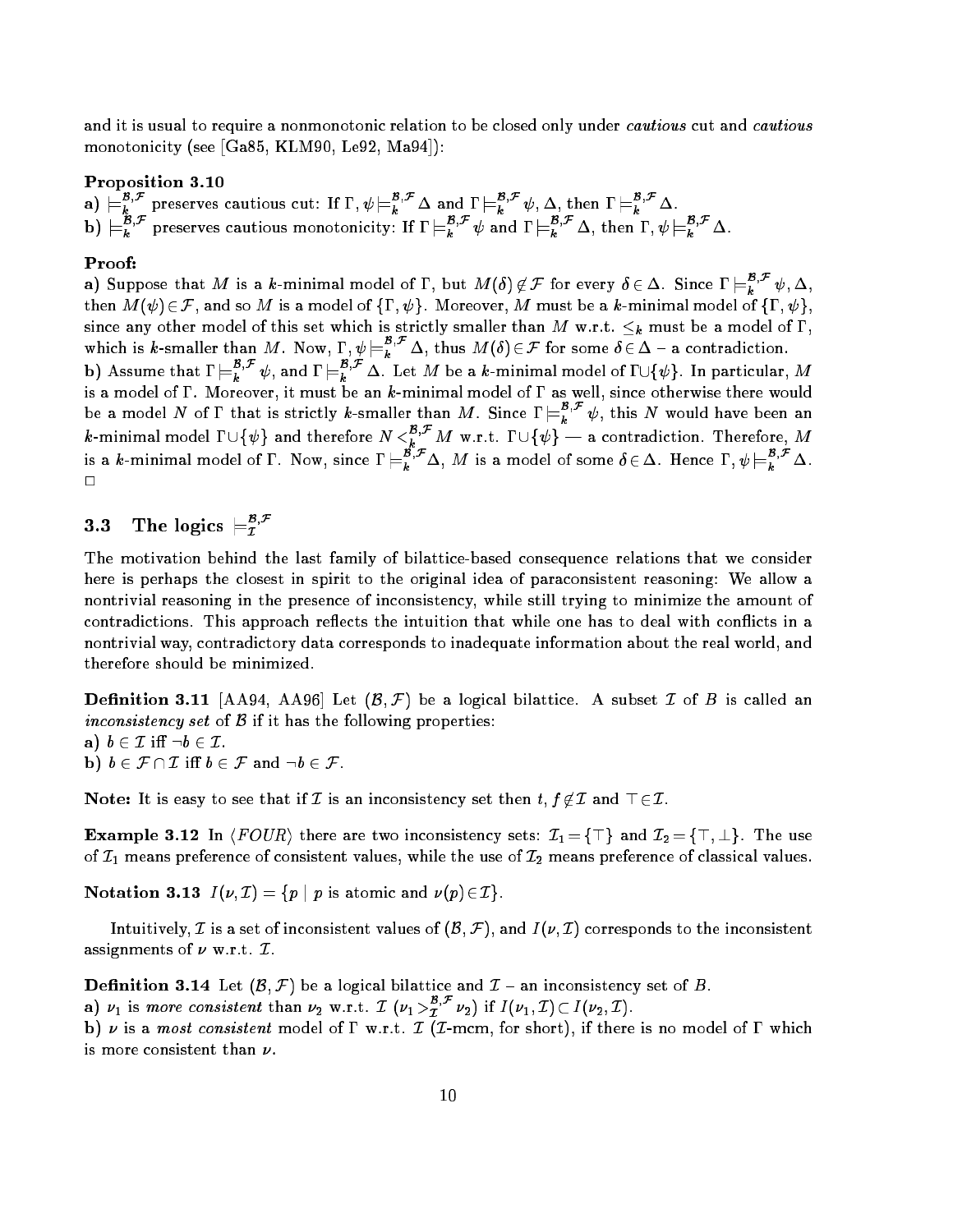${\bf Definition ~3.15 ~[A A 94, A A 96]\,}\Gamma\models^{{\bf B},{\bf F}}_{{\bf \cal I}}\Delta$  if every  ${\bf \cal I}$ -mcm of  $\Gamma$  in  $({\cal B},{\bf \cal F})$  is a model of some formula of  $\Delta$ .

**Example 3.16 (Tweety Dilemma)** Let  $(\mathcal{B}, \mathcal{F}) = \langle \text{FOUR} \rangle$ . Using the notations of example 3.12 let  $\mathcal{I}_1 = \{\top\}$  and  $\mathcal{I}_2 = \{\top, \bot\}$ . Consider the following set of assertions,  $\Gamma$ :

 $\mathit{b}$  aral  $\mathit{I}$  weety)  $\mapsto \mathit{I}$  iyet  $\mathit{I}$  weety)  $\mathit{I}$  $penguin(Tweety) \supset bird(Tweety)$  $penguin(Tweety) \supset \neg fly(Tweety)$ bird(Tweety)

Unlike the other formulae of  $\Gamma$ , the first assertion is an instance of a rule that has exceptions. Thus it is formulated with a weaker "implication" connective.

The 18 models of  $\Gamma$  in  $\langle FOUR \rangle$  are given in Figure 5. Two of these models, M17 and M18, are

| Model No.                 | bird(Tweety) | fly(Tweety)   | penguin(Tweety)             |
|---------------------------|--------------|---------------|-----------------------------|
| $\mathrm{M1}-\mathrm{M8}$ |              | $\perp$ , $f$ | $\top$ , $t$ , $f$ , $\bot$ |
| $M9 - M12$                |              | $t,\perp$     | $f,\perp$                   |
| $M13 - M16$               |              |               | $\top$ , $t$ , $f$ , $\bot$ |
| $M17 - M18$               |              |               |                             |

Figure 5: The models of  $\Gamma$  (Example 3.16)

the  $\mathcal{I}_1$ -mcms of  $\Gamma$ . M17 – the only classical model of  $\Gamma$  – is also the only  $\mathcal{I}_2$ -mcm of  $\Gamma$ . Thus, when using  $\models \tilde{\tau}_1$  one can infer that  $\textit{otra}(\textit{1weey})$  (but  $\neg \textit{bira}(\textit{1weey})$  is not true), and  $\textit{1ly}(\textit{1weey})$  (while  $\lnot fly(Tweety)$  is not true). Also, nothing is yet known about Tweety being a penguin. According to  $\equiv_{\bar{\mathcal{I}}_2}$  one can infer *otra*(Tweety), f ly(Tweety), and  $\neg$  penguin(Tweety). The inverse assertions are not true, as expected. Note that  $\frac{I\dot{y}(I \, \text{we} \, \text{c} \, \text{y})}{I\, \text{s}}$  is not a consequence of  $\frac{1}{I\, \text{s}}$  (and so it is not a consequence of  $\rightleftharpoons$  as well. M12 is a counter-model for both cases). One might view this fact as an evidance that  $\models_k$  is "over-cautious".

Suppose now that a new data arrives:  $penguin(Tweety)$ . The models of the modified knowledgebase,  $\Gamma' = \Gamma \cup \{penguin(Tweety)\}\$ , are listed in Figure 6. This time the  $\mathcal{I}_1$ -mcms and the  $\mathcal{I}_2$ mcms of 0 coincide. They are denoted by M4 and M6. It follows that according to the new

| Model No. | bird(Tweety) | fly(Tweety) | penguin(Tweety) |
|-----------|--------------|-------------|-----------------|
| $M1 - M2$ |              |             |                 |
| $M3 - M4$ |              |             |                 |
| M5 – M6   |              |             |                 |

Figure 6: The models of  $\Gamma$ ' (Example 3.16)

information one should change his belief and infer new conclusions:  $bird(Tweety)$ ,  $penguin(Tweety)$ and  $\neg fly(Tweety)$ . Although  $\Gamma'$  is classically *inconsistent*, the complements of these assertions *cannot* be inferred by  $\equiv_{\mathcal{I}_i} (j=1,2)$ , as indeed one expects.

 $\lceil$  Recall that  $\mapsto$  denotes the material implication.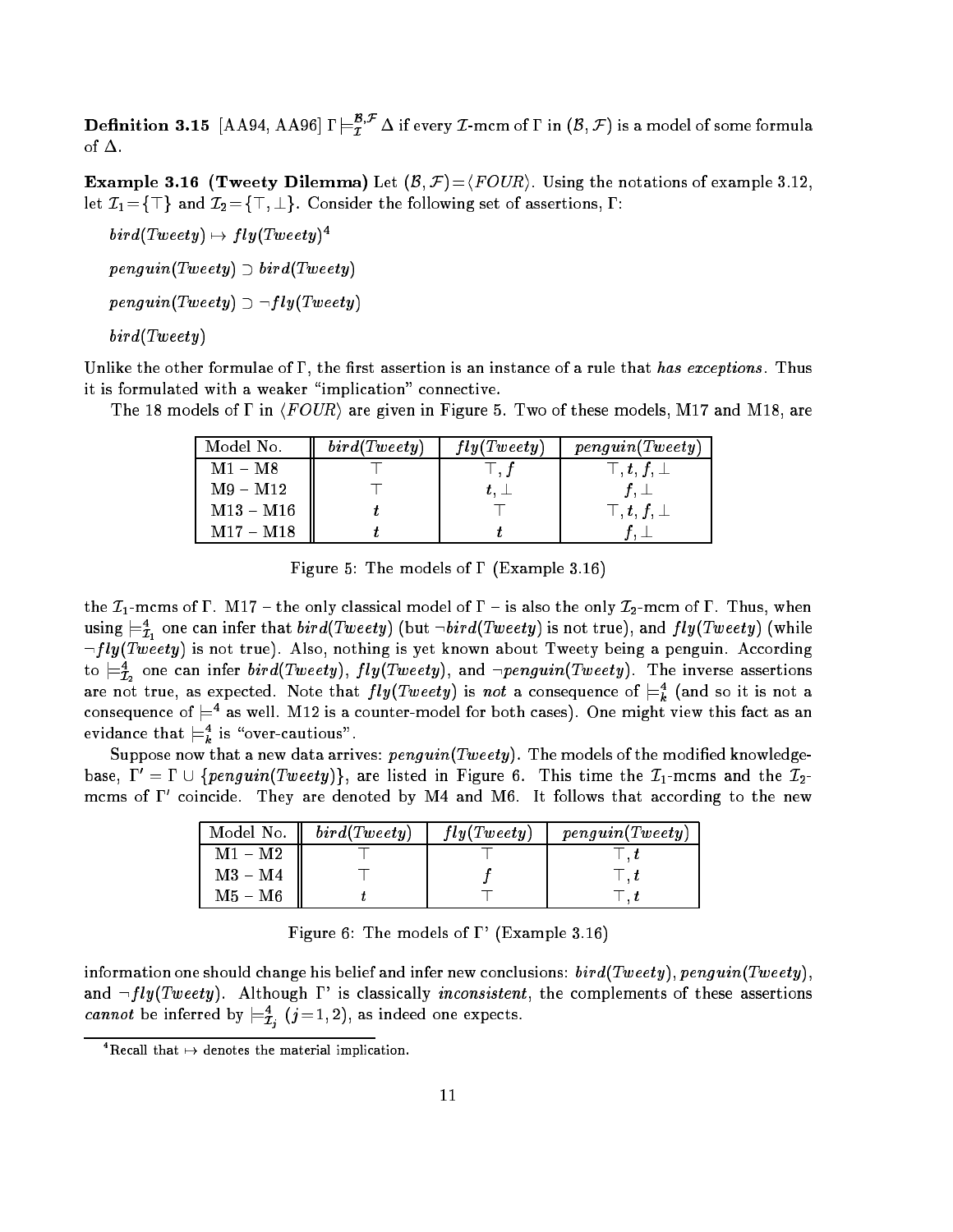${\bf Note:}$  There is a slight (but significant) difference between the definition of  $\models^{{\bf z},\tau}_{{\bf \mathcal{I}}}$  and the definition of the paraconsistent relation  $\models_{con(\mathcal{I})}^{\sim}$  (abbreviation:  $\models_{con}$ ), considered in [AA94, AA96]. Here we consider the inconsistent assignments of a given valuation w.r.t. all the atomic formulae. In [AA94, AA96], on the other hand, only the assignments on the atomic formulae that appear in the language of the premises are relevant for making preferences among valuations. In other words, if  $\mathcal{A}(\Gamma)$  is the set of atomic formulae in the language of the premises  $\Gamma$ , then the relevant set of assignments according to  $\mathcal{A}$  ,  $\mathcal{A}$  is in the following  $\mathcal{A}$  and  $\mathcal{A}$  is in  $\mathcal{A}$ 3.13). Obviously,  $\models \tilde{x}^\prime$  is not the same logic as  $\models^\sim_{con(\mathcal{I})}$ . For example,  $p \models^\tau_{\vec{i}\top,\bot\setminus} q \vee \neg q$ , while  $p\!\vDash_{\mathit{con}(\{\top,\bot\})}\!\ q\vee\neg q$  (a counter-model assigns t to  $p$  and  $\bot$  to  $q$ ).

Our new definition has several advantages over the previous one. One of which is the fact that by Proposition 3.19(a) below, cautious cut is always sound for  $\models_T^r$  . In the case of  $\models_{con}$ , however, - $\mathbf{r}$  is valid only in the fact in the fact of the language, and provided the language, and provided the language, and provided the language, and provided the language, and provided the language, and provided the langu is a value  $b \in B$  s.t.  $b, \neg b \not\in F$  and  $b \not\in I$ . Therefore, e.g., cautious cut fails in the case of  $\models_{con(\{\top, \bot\})}^{\neg}$ . maeed,  $q \vDash_{con(\{\top, \bot\})} q \vee p$  and  $q$ ,  $q \vee p \vDash_{con(\{\top, \bot\})} p \vee \neg p$ , but  $q \nvDash_{con(\{\top, \bot\})} p \vee \neg p$ . Cautious cut also fails in the case of  $\models_{con(\mathcal{I})}^{\neg}$  whenever  $\supset$  appears in the language. For a counter-example note that  $q \models_{con(\mathcal{I})} \ q \lor p,$  and  $q$ ,  $\ q \lor p \models_{con(\mathcal{I})} (p \supset \neg q) \lor (\neg p \supset \neg q)$ , but  $q \not\models_{con(\mathcal{I})} (p \supset \neg q) \lor (\neg p \supset \neg q)$  (consider a value time  $\mathcal{M}(t) = \mathcal{M}(t)$  , it is shown in the case of in the case of in  $\mathcal{M}(t)$ in order to add  $\supset$  to the language without losing cautious cut, one has to add a certain constraint to this rule: Every atomic formulae that appears in the language of the cut formula(e) should also appear in the language of the premises.5

**Proposition 3.17** For every logical bilattice  $(\mathcal{B}, \mathcal{F})$  and an inconsistency set  $\mathcal{I}$ a) If  $\Gamma \models^{\mathcal{B},\mathcal{F}} \Delta$  then  $\Gamma \models^{\mathcal{B},\mathcal{F}}_{\mathcal{I}} \Delta$ . b)  $\models^{\mathcal{B}, \mathcal{F}}_{\mathcal{I}}$  is nonmonotonic.<br>c)  $\models^{\mathcal{B}, \mathcal{F}}_{\mathcal{I}}$  is paraconsistent.

**Proof:** Let  $(\mathcal{B}, \mathcal{F})$  be an arbitrary logical bilattice, and  $\mathcal{I}$  - an inconsistency set in it. Then: **a)** Immediately follows from the definitions of  $\models^{ \mathcal{B},\mathcal{F}}$  and  $\models^{ \mathcal{B},\mathcal{F}}_{\mathcal{I}}.$ 

b) Consider, e.g.,  $\Gamma = \{p, \neg p \lor q\}$ . Every *T*-mcm *M* of  $\Gamma$  must assign to both *p* and *q* consistent values (since the valuation that assigns t to p and f to q is an I-mcm of  $\Gamma$ ). Now, since  $M(p) \in \mathcal{F}$ , it follows that M(:p) 62 F (otherwise M(p) 2 I). Thus, in order that M(:p\_q) 2 F, necessarily  $M(q)\in\mathcal{F}$  . Therefore  $\Gamma\models_T^{r,r}q$  . On the other hand, let  $\Gamma'= \Gamma\cup\{\neg p\}$  . Then  $\Gamma'\not\models_T^{r,r}q$  (N  $(p)=\bot,$  $N(q) = f$  is a counter  $L$ -mcm of 1  $\mu$ .

c) Using the notations of the part (b),  $\Gamma'$  is an inconsistent theory and still  $\Gamma'\not\models^{{\bf B},\mathcal{F}}_{\cal{I}} q_+\Box$ 

**Proposition 3.18** [AA96] Let  $(\mathcal{B}, \mathcal{F})$  be a logical bilattice  $(\mathcal{B}, \mathcal{F})$  and  $\mathcal{I}$  - an inconsistency set in it.

a) If  $\Gamma$  and  $\Delta$  are in the language of  $\{\neg, \wedge, \vee, f, t\}$  and  $\Gamma \models^{\mathcal{B}, \mathcal{F}}_{\mathcal{I}} \Delta$ , then the disjunction of the sentences in  $\Delta$  classically follows from  $\Gamma$ .

b) Let  $\Gamma$  be a classically *consistent* set in the language of  $\{\neg, \wedge, \vee, f, t\}$ , and  $\psi$  – a clause that does not contain any pair of an atomic formula and its negation. If  $\psi$  classically follows from  $\Gamma$ , then  $1 \vDash_{\mathcal{I}}^{\cdot} \psi.$ 

Uautious cut together with this condition is called there  $\it analytic$  cautious cut.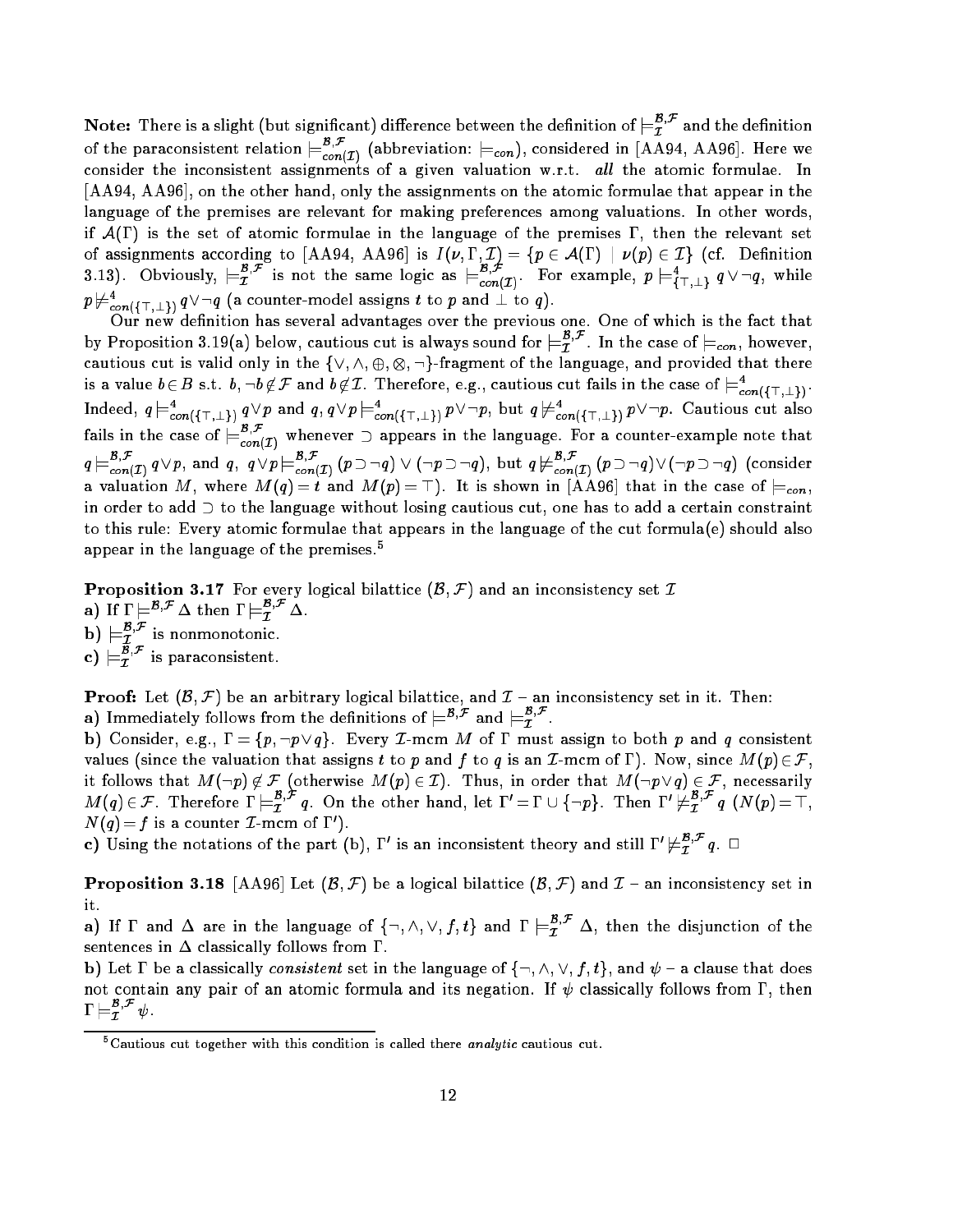Like in the case of  $\models_k^{T,*}$  we have the following proposition:

## Proposition 3.19

a)  $\models^{B,\mathcal{F}}_I$  preserves cautious cut: If  $\Gamma, \psi \models^{B,\mathcal{F}}_T \Delta$  and  $\Gamma \models^{B,\mathcal{F}}_T \psi$ ,  $\Delta$  then  $\Gamma \models^{B,\mathcal{F}}_T \Delta$ .<br>b)  $\models^{B,\mathcal{F}}_T$  preserves cautious monotonicity: If  $\Gamma \models^{B,\mathcal{F}}_T \psi$  and  $\Gamma \models^{B,\mathcal{F}}_T \Delta$ , then

**Proof:** Similar to that of Proposition 3.10.  $\Box$ 

Several consequence relations similar to  $\models_T^r$  are considered in the literature. Priest [Pr89, Pr91] uses a similar consequence relation,  $\sqsubset_{\rm LPM}$ , for defining the logic LPm from the three-valued logic LP (also known as Kleene 3-valued logic with middle element designated). It is well known that LP invalidates the Disjunctive Syllogism (i.e., if  $\mathrel{\vDash_{\mathrm{LP}}}$  denotes the consequence relation of LP, then  $\psi$  ,  $\neg \psi \vee \phi \nvDash_{\mathrm{LP}} \phi$  ). Priest argues that a consistent theory should preserve classical conclusions. He suggests to resolve this drawback by considering as the relevant models of a set  $\Gamma$  only those that are minimally inconsistent. Such models assign  $\top$  only to some minimal set of atomic formulae. The consequence relation  $\equiv_{\text{LPM}}^{\text{F}}$  of the resulting logic, LPm, is then defined as follows:  $\text{I} \equiv_{\text{LPM}}^{\text{F}} \psi$ iff every minimally inconsistent model of  $\Gamma$  is a model of  $\psi$ .

In our terms, Priest considers the inconsistency set  $\mathcal{I} = \{b \mid b \in \mathcal{F}, \neg b \in \mathcal{F}\}\$ . In the 3-valued semantics this is the only inconsistency set, and it consists only of >. In the general (multi-valued) case, however, there are many others. It follows that  $\models_{\mathcal{I}}$  might be viewed as a generalization of LPm. Moreover, in [AA97a] it is shown that a switch to a bilattice-based semantics might improve the inference process of LPm: By using, e.g., four-valued semantics and considering only the  $\leq_k$ -minimal valuations among the  $\mathcal{I}_1$ -mcms of a given theory, it is possible to infer the same conclusions as those obtained by  $\equiv^\text{t}_{\text{LPm}}$ . The number of such models is usually smaller (and never bigger) than the number of the LPm-models. This is due to the fact that from every k-minimal  $\mathcal{I}_1$ -mcm one can construct several LPm-models by changing every  $\bot$ -assignment to either t or f. To see this in a particular case consider, e.g., the following simple example: Let  $\Gamma = \{\neg p \lor q, p \lor q\}$ . q follows from 1 according to  $\equiv_{\rm LPm}$  and according to  $\equiv_{\bar{\cal I}_1}$  (and classically as well, of course). Now, -has two LPM-models: M1(p)  $\rightarrow$  the f(d)  $\rightarrow$  from M2(p)  $\rightarrow$  (these are also its classical models). On the other hand, there is only one k-minimal  $\mathcal{I}_1$ -mcm of  $\Gamma: N(p) = \bot, N(q) = t$ . This single model suffices for inferring that q follows from  $\Gamma$ . Clearly, when the number of the atomic formulae that appear in the language of  $\Gamma$  increases, the amount of the k-minimal  $\mathcal{I}_1$ -mcms might become considerably smaller than the amount of the  $LPm$ -models of  $\Gamma$ .

Kifer and Lozinskii [KL92] also propose a similar relation (denoted there  $\approx_\Delta,$  where  $\Delta$  stands for the values that are considered as representing inconsistent knowledge). This relation is considered in the framework of annotated logics ([Su90, KS92, Su94]). See [AA96] for a comparison between  $\approx_\Delta$  and  $\models_{\mathcal{I}}^r$  .

### 4Conclusion and future work

Bilattices have had an extensive use in recent years, most notably in the area of logic programming. These structures are also useful as a semantic tool for defining multi-valued logics. The resulting consequence relations are strongly related to non-monotonic reasoning, and especially suitable for reasoning in the presence of inconsistency.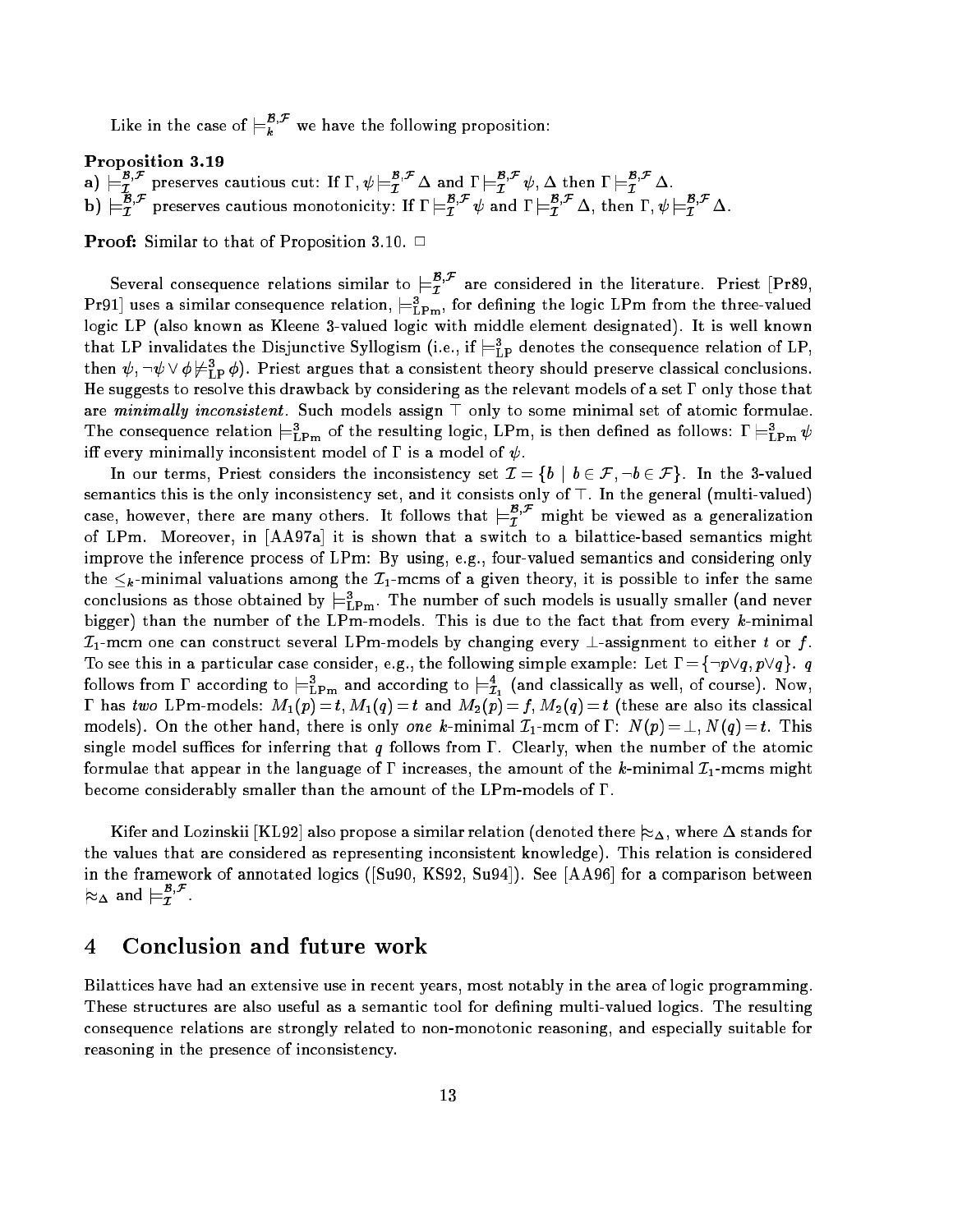Despite all their appealing properties, the logics discussed above still lack *efficient* inference procedures. Among the issues that should be addressed in this context is whether it is possible to construct the subset of the preferred models of a given theory without computing the whole set of its models. Another major challenge is related with the problem of an efficient belief revision, i.e.: reducing the amount of computations needed for revising the set of conclusions when the knowledge-base is altered.

A preliminary method for efficiently constructing (four-valued) mcms is presented in [AA97b]. This approach is applied to knowledge-bases which are of a specific structure (called *stratified* knowledge-bases). Another possible approach for dealing with computational limitations is considered in [Le86, Wa94]. The method proposed there is to restrict the representation language, taking again into account the trade-off between expressiveness and efficiency. In both cases there is still much work to be done in order to obtain reasoning processes that are general enough on the one hand and that are computationally feasible on the other hand.

# References

- [AB75] A.R.Anderson, N.D.Belnap. *Entailment*. Vol.1, Princton University Press, Prinston N.J., 1975.
- [AA94] O.Arieli, A.Avron. Logical bilattices and inconsistent data. Proc. 9th IEEE Annual Symp. on Logic in Computer Science, IEEE Press, pages 468-476, 1994.
- [AA96] O.Arieli, A.Avron. Reasoning with logical bilattices. Journal of Logic, Language and Information, Vol.5, No.1, pages  $25{-}63$ , 1996.
- [AA97a] O.Arieli, A.Avron. The value of the four values. Technical Report 319/97, Department of Computer-Science, Tel-Aviv University, June 1997.
- [AA97b] O.Arieli, A.Avron. Four-valued diagnosis for stratified knowledge-bases. Proc. 10th Ann. Conf. of the European Association for Computer Science Logic (CSL'96) D.Van-Dalen, M.Bezem { Eds. Lecture Notes in Computer Science No. 1258, Springer, pages 1-17, 1997.
- [Av91] A.Avron. Natural 3-valued logics: Characterization and proof theory. Journal of Symbolic Logic Vol.56, No.1, pages 276-294, 1991.
- [Av96] A.Avron. The structure of interlaced bilattices. Journal of Mathematical Structures in Computer Science, Vol.6, pages  $287-299$ , 1996.
- [Be77a] N.D.Belnap. A useful four-valued logic. Modern Uses of Multiple-Valued Logic (G.Epstein, J.M.Dunn - Eds.), Reidel Publishing Company, Boston, pages 7-37, 1977.
- [Be77b] N.D.Belnap. How computer should think. Contemporary Aspects of Philosophy (G.Ryle  $-$  Ed.), Oriel Press, pages 30-56, 1977.
- [Bi67] G.Birkhoff. Lattice theory. American Mathematical Society Coloquium Publications, Vol.25 (3rd eddition), 1967.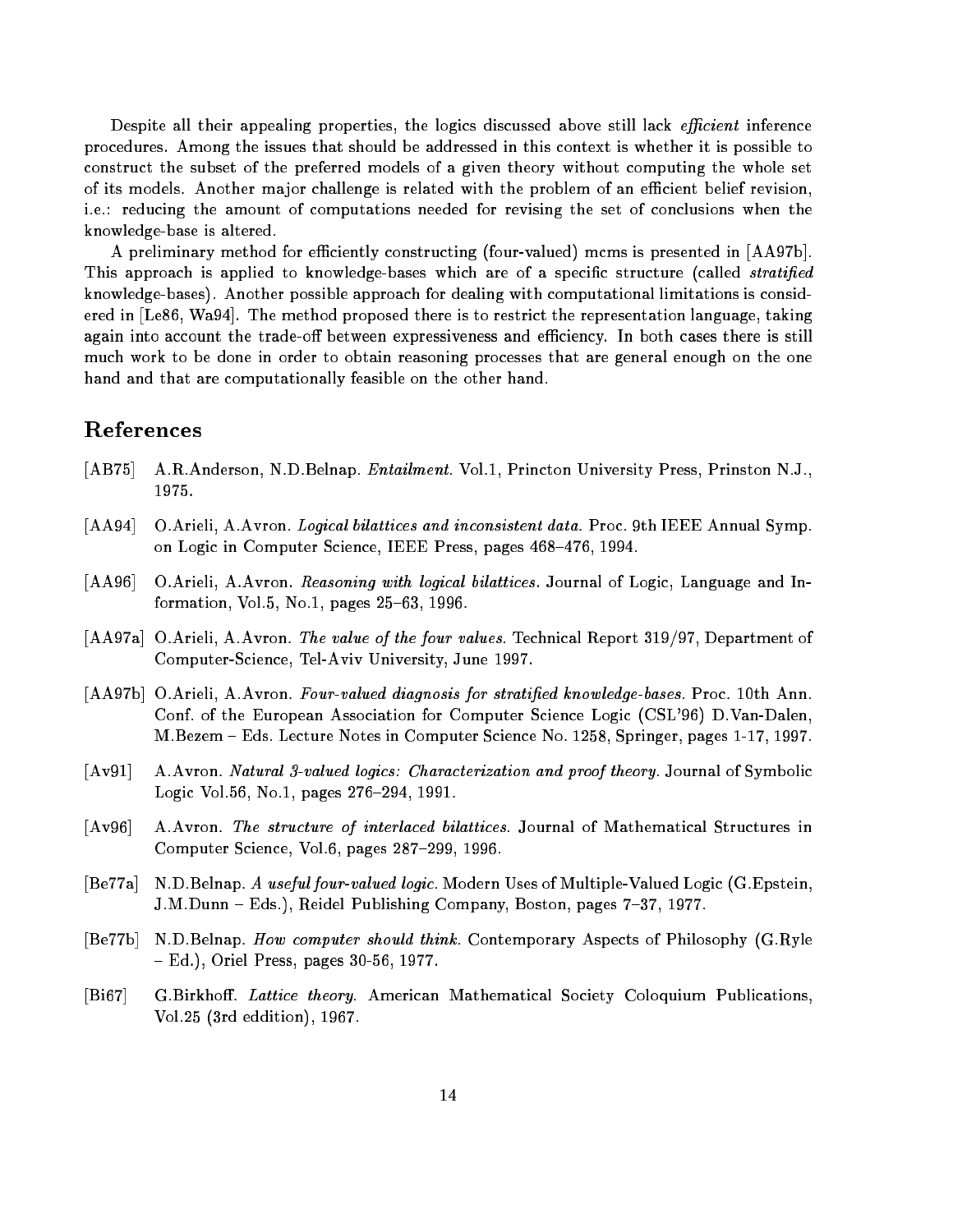- [dC74] N.C.A.da-Costa. On the thory of inconsistent formal systems. Notre Dame Journal of Formal Logic, Vol.15, pages 497-510, 1974.
- [Do85] I.L.M.D'ottaviano. The completeness and compactness of a three-valued first-order logic. Revista Colombiana de Matematicas, Vol. XIX, No. 1{2, pages 31{42, 1985.
- [Du86] J.M.Dunn Relevant logic and entailment. Handbook of Philosophical Logic, Vol.III  $(D.Gabbay, F.Guenthner - Eds.), 1986.$
- [Ep90] R.L.Epstein The semantic foundation of logic. Vol.I: propositional logics. Kluwer Academic Publisher, 1990.
- [Fi90a] M.Fitting. Bilattices in logic programming. The 20th Int. Symp. on Multiple-Valued Logic  $(G.Epstein - Ed.), IEEE Press, pages 238-246, 1990.$
- [Fi90b] M.Fitting. Kleene's logic, generalized. Journal of Logic and Computation, Vol.1, pages 797-810, 1990.
- [Fi91] M.Fitting. Bilattices and the semantics of logic programming. Journal of Logic Programming, Vol.11, No.2, pages  $91-116$ , 1991.
- [Fi93] M.Fitting. The family of stable models. Journal of Logic Programming, Vol.17, pages 197-225, 1993.
- [Fi94] M.Fitting. Kleene's three-valued logics and their children. Fundamenta Informaticae, Vol.20, pages  $113-131$ , 1994.
- [Ga85] D.M.Gabbay. Theoretical foundation for non-monotonic reasoning in expert systems. Proc. of the NATO Advanced Study Inst. on Logic and Models of Concurent Systems  $(K.P.Apt - Ed.), Springer-Verlag, pages 439-457, 1985.$
- [Gi88] M.L.Ginsberg. Multivalued logics: A uniform approach to reasoning in AI. Computer Intelligence, Vol.4, pages  $256-316$ , 1988.
- [KL92] M.Kifer, E.L.Lozinskii. A logic for reasoning with inconsistency. Journal of Automated Reasoning. Vol.9, No.2, pages 179-215, 1992.
- [KLM90] S.Kraus, D.Lehmann, M.Magidor. Nonmonotonic reasoning, preferential models and cumulative logics. Journal of Artificial Intelligence, Vol.44, No.1 $-2$ , pages 167 $-207$ , 1990.
- [KS92] M.Kifer, V.S.Subrahmanian. Theory of generalized annotated programming and it's applications. Journal of Logic Programming, Vol.12, pages 335-367, 1992.
- [Le92] D.Lehmann. Plausibility logic. Proc. 5th Ann. Conf. of the European Association for Computer Science Logic (CSL'91), Springer, pages 227-241, 1992.
- [Le86] H.J.Levesque. Making Belivers out of Computers. Journal of Artificial Intelligence, Vol.30, pages 81-108, 1986.